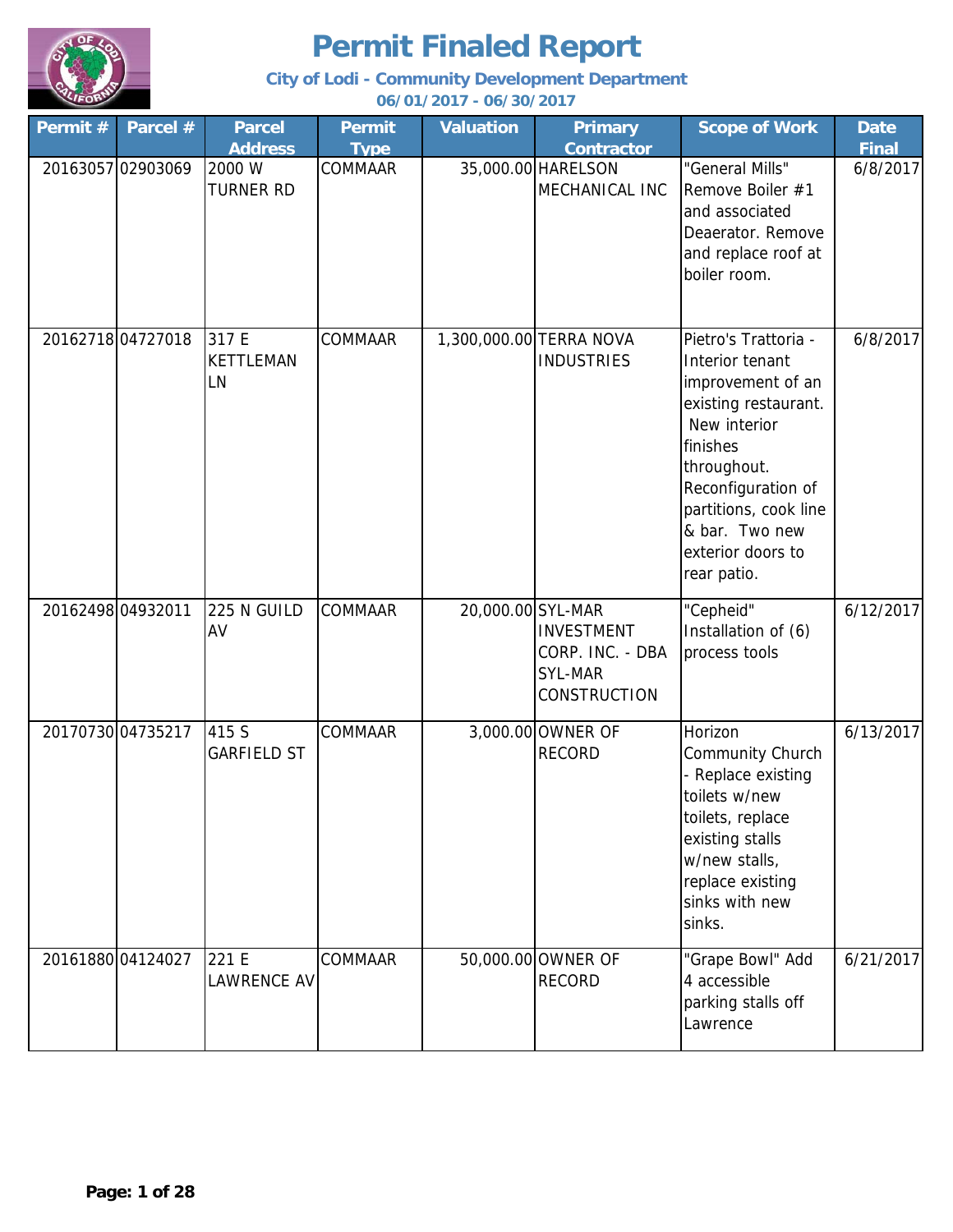

| Permit # | Parcel #          | <b>Parcel</b>                      | <b>Permit</b>   | <b>Valuation</b> | <b>Primary</b>                                    | <b>Scope of Work</b>                                                                                                                                                                  | <b>Date</b>  |
|----------|-------------------|------------------------------------|-----------------|------------------|---------------------------------------------------|---------------------------------------------------------------------------------------------------------------------------------------------------------------------------------------|--------------|
|          |                   | <b>Address</b>                     | <b>Type</b>     |                  | <b>Contractor</b>                                 |                                                                                                                                                                                       | <b>Final</b> |
|          | 20152305 04513038 | 1340 S<br><b>HUTCHINS ST</b>       | COMMAAR         | 2,800.00 HORN    | <b>CONSTRUCTION</b>                               | "Save Mart Foods"<br>Install (4) new<br>posts at the<br>exterior over-hang<br>of existing<br>overhang.                                                                                | 6/26/2017    |
|          | 20162900 03710030 | 306 N HAM LN COMMTI                |                 | 100,000.00 SOTO  | <b>CONSTRUCTION</b><br>AND HOME                   | @310 N. Ham Lane<br>-Tenant<br>Improvement -<br>REPAIR PARTNERS Little Caesars Pizza<br>- splitting (1) space<br>into (2) spaces.                                                     | 6/1/2017     |
|          | 20170454 02903069 | 2000 W<br><b>TURNER RD</b>         | <b>DEMOLISH</b> |                  | 48,596.00 HARELSON<br>MECHANICAL INC              | Remove equipment<br>listed on pages<br>provided by<br>customer on Lots<br>1361A thru 1916B                                                                                            | 6/8/2017     |
|          | 20171276 02920052 | <b>RAINIER</b><br>321<br><b>DR</b> | <b>DEMOLISH</b> | 2,500.00 FLORES  | <b>EXCAVATION AND</b><br>DEMOLITION, INC.         | Pool demo & fill                                                                                                                                                                      | 6/21/2017    |
|          | 20170119 04530036 | 1320 S<br>SACRAMENTO<br><b>ST</b>  | <b>ELECSERV</b> | 10,000.00 LENZI  | <b>INCORPORATED</b>                               | Commercial -<br>Install new<br>277/480 volt/400<br>amp electrical<br>service. Service to<br>be located outside.<br>New service to<br>backfeed existing<br>400 amp 208 volt<br>service | 6/6/2017     |
|          | 20171221 03525507 | 1518 W<br>LOCUST ST                | <b>ELECSERV</b> |                  | 2,000.00 WELL DONE<br><b>ELECTRIC</b>             | Replace 100 amp<br>panel with new 100<br>amp panel - same<br>location                                                                                                                 | 6/29/2017    |
|          | 2016154301562033  | 2401 EILERS EQUIP<br>#906 LN       |                 |                  | 1,000.00 LAWSON'S<br>PLUMBING &<br>DRAIN CLEANING | Unit #906 - Replace<br>Water Heater                                                                                                                                                   | 6/1/2017     |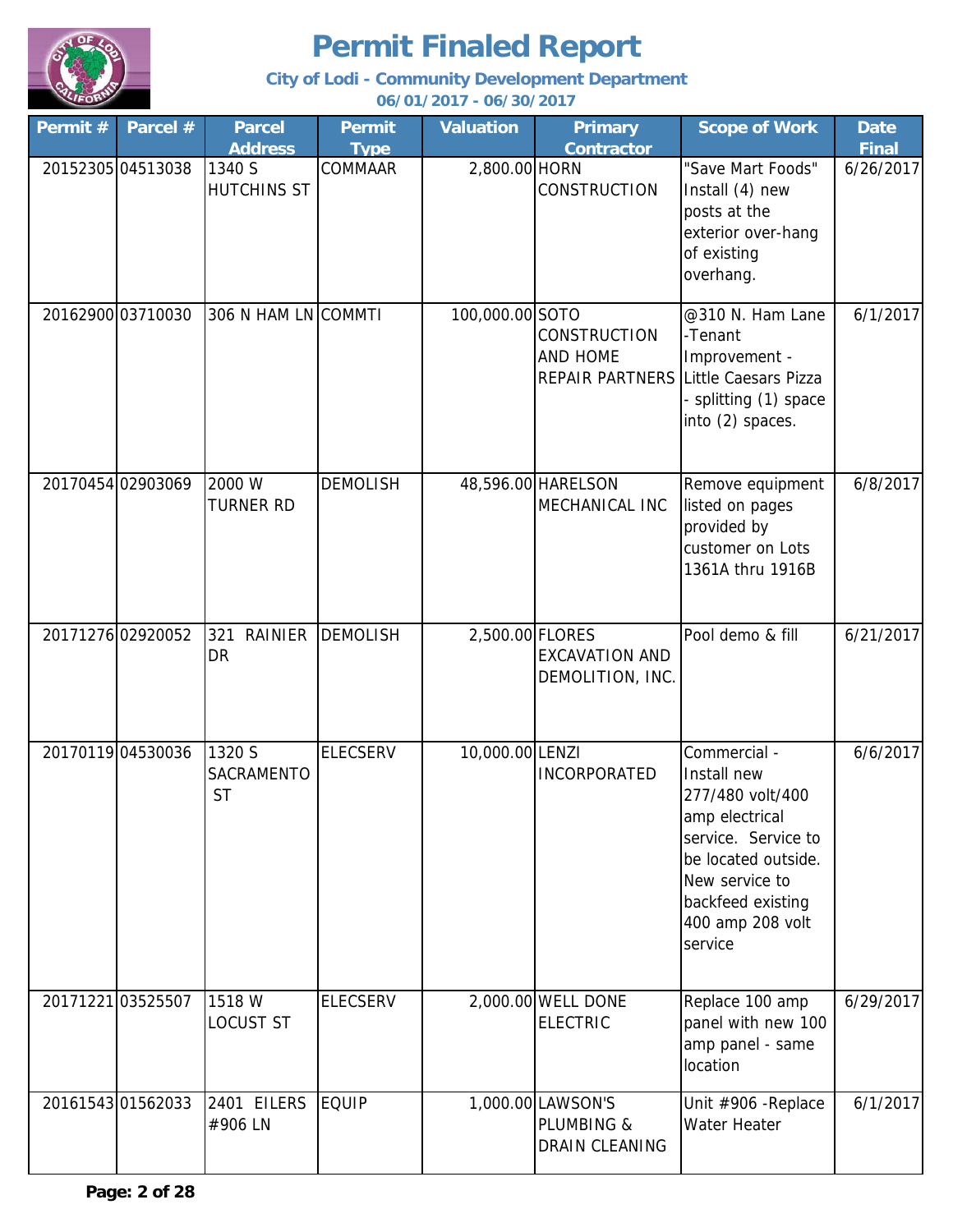

| Permit $#$ | Parcel #          | <b>Parcel</b><br><b>Address</b> | <b>Permit</b><br><b>Type</b> | <b>Valuation</b> | <b>Primary</b><br><b>Contractor</b>                         | <b>Scope of Work</b>                                                                                                                                                      | <b>Date</b><br><b>Final</b> |
|------------|-------------------|---------------------------------|------------------------------|------------------|-------------------------------------------------------------|---------------------------------------------------------------------------------------------------------------------------------------------------------------------------|-----------------------------|
|            | 20171135 03722208 | 614 W<br><b>LOCUST ST</b>       | <b>EQUIP</b>                 |                  | 3,800.00 ABSOLUTE<br>PLUMBING OF<br>SAN JOAQUIN             | Replace 60' feet of<br>sewer line in<br>backyard                                                                                                                          | 6/1/2017                    |
|            | 20171137 04303404 | 5 S SCHOOL<br><b>ST</b>         | <b>EQUIP</b>                 |                  | 2,010.00 PBM PLUMBING A<br><b>PARTNERSHIP</b>               | @ 7 S. School St. -<br>Lodi Hotel -<br>Repaired leaks 2nd<br>floor & 3rd floor<br>hot water system.                                                                       | 6/2/2017                    |
|            | 20170985 02952023 | 108<br><b>FIELDSTONE</b><br>CT  | <b>EQUIP</b>                 |                  | 4,300.00 Eastwood Air                                       | <b>HVAC</b> condenser<br>change out-like for<br>like-outside on<br>ground                                                                                                 | 6/2/2017                    |
|            | 2017093103306015  | 832<br><b>VIRGINIA AV</b>       | <b>EQUIP</b>                 |                  | 6,500.00 TOKAY HEATING<br><b>AND AIR</b><br>CONDITIONING    | Replace existing<br>HVAC split system -<br>same locations                                                                                                                 | 6/2/2017                    |
|            | 20170943 03510026 | 1919 W ELM<br><b>ST</b>         | <b>EQUIP</b>                 |                  | 1,446.00 CALIFORNIA<br><b>DELTA</b><br>MECHANICAL           | Replace Water<br>Heater                                                                                                                                                   | 6/5/2017                    |
|            | 2017096802931049  | 2940 WHITE<br>OAK WY            | <b>EQUIP</b>                 |                  | 7,750.00 BAKERS HEATING<br>& AIR                            | Change out HVAC<br>furnace & coil -<br>garage, condenser -<br>ground                                                                                                      | 6/6/2017                    |
|            | 2016306302941001  | 2400<br><b>OXFORD WY</b>        | <b>EQUIP</b>                 |                  | 1,500.00 SUNRIDGE<br><b>ELECTRIC</b><br><b>CONSTRUCTION</b> | "St Peters Lutheran<br>Church" Add 3 floor<br>receptacles in<br>library                                                                                                   | 6/6/2017                    |
|            | 20170582 05865028 | 2923<br>Reynolds<br>Ranch Pkwy  | <b>EQUIP</b>                 |                  | 15,000.00 S R BRAY LLC<br>DBA: POWER<br><b>PLUS</b>         | "Reynolds Ranch<br>Senior<br>Development"<br>Install temp power<br>pole line for<br>construction<br>power. (2) 200amp<br>main service with<br>(8) 50amp service<br>drops. | 6/6/2017                    |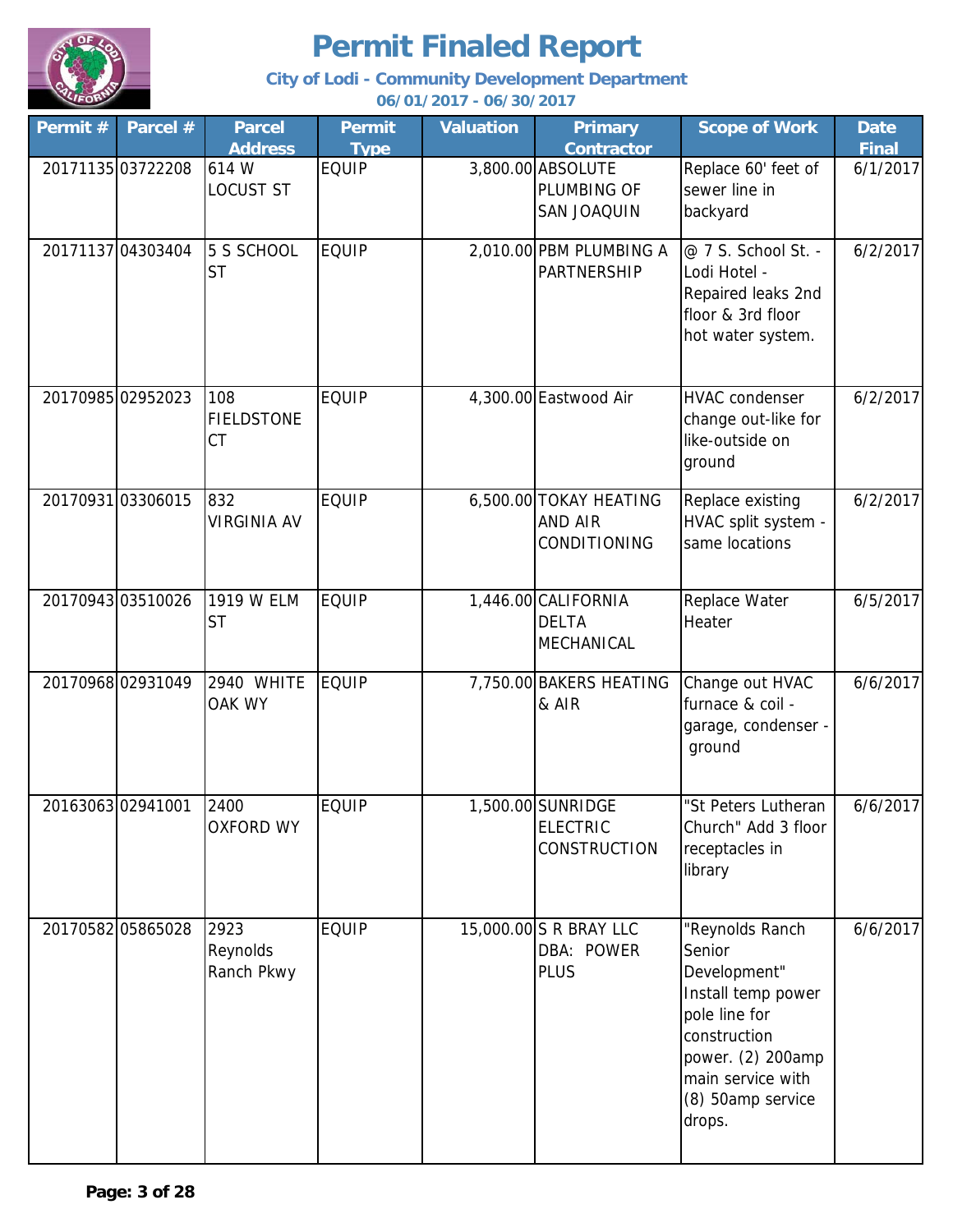

| Permit #         | Parcel #          | <b>Parcel</b><br><b>Address</b>            | <b>Permit</b><br><b>Type</b> | <b>Valuation</b> | <b>Primary</b><br><b>Contractor</b>                                   | <b>Scope of Work</b>                                                  | <b>Date</b><br><b>Final</b> |
|------------------|-------------------|--------------------------------------------|------------------------------|------------------|-----------------------------------------------------------------------|-----------------------------------------------------------------------|-----------------------------|
|                  | 20170948 05831016 | 1548 AMBER<br><b>LEAF WY</b>               | <b>EQUIP</b>                 |                  | 9,350.00 BAKERS HEATING<br>& AIR                                      | HVAC change out<br>of furnace, coil-<br>garage, condenser-<br>ground  | 6/7/2017                    |
|                  | 20170782 02915016 | <b>BENSON</b><br>261<br><b>DR</b>          | EQUIP                        |                  | 1,000.00 West Coast Solar,<br>Inc.                                    | Replace 100 amp<br>service panel with<br>new 125 amp panel.           | 6/7/2017                    |
|                  | 20171173 05837007 | 2219<br><b>CHAPARRAL</b><br><b>CT</b>      | <b>EQUIP</b>                 | 6,000.00 H L D   | <b>CONTRUCTION</b><br>INC.                                            | HVAC change out<br>split system                                       | 6/7/2017                    |
|                  | 2017116205866007  | 2661<br><b>REYNOLDS</b><br><b>RANCH PK</b> | <b>EQUIP</b>                 |                  | 2,400.00 RENEWABLE<br>TECHNOLOGIES,<br><b>INC</b>                     | 100 amp Service<br>Panel Temporary<br>Power for Kelly's<br>Car Wash   | 6/8/2017                    |
|                  | 20171166 06240019 | 360 VALLEY<br>AV                           | <b>EQUIP</b>                 |                  | 5,000.00 AIR SPECIALIST                                               | Change out HVAC<br>package unit on<br>roof                            | 6/8/2017                    |
|                  | 20171067 02739003 | 1248<br><b>SALZBURG LN</b>                 | <b>EQUIP</b>                 |                  | 7,300.00 BAKERS HEATING<br>& AIR                                      | HVAC change out<br>furnace and<br>coil.(garage)<br>condenser (ground) | 6/8/2017                    |
|                  | 20171091 03909436 | 907 W<br><b>TURNER RD</b>                  | <b>EQUIP</b>                 |                  | 6,288.00 ABC PLUMBING<br>HEATING & AIR<br>CONDITIONING                | Replace HVAC split<br>system like for like                            | 6/8/2017                    |
|                  | 20170967 03728018 | <b>310 W PINE</b><br><b>ST</b>             | <b>EQUIP</b>                 |                  | 7,500.00 BAKERS HEATING<br>& AIR                                      | Change out HVAC<br>package unit on<br>roof                            | 6/8/2017                    |
|                  | 2017026302907012  | 2325<br>YOSEMITE DR                        | <b>EQUIP</b>                 |                  | 9,345.00 ALL AIR INC. DBA<br>ALL AIR HEATING<br>& AIR<br>CONDITIONING | Change out HVAC<br>split system, like<br>for like                     | 6/8/2017                    |
| 2017061303518001 |                   | 526 N LOMA<br><b>DR</b>                    | <b>EQUIP</b>                 |                  | 3,800.00 SCOTT LOVOTTI                                                | Change out A/C<br>unit only                                           | 6/12/2017                   |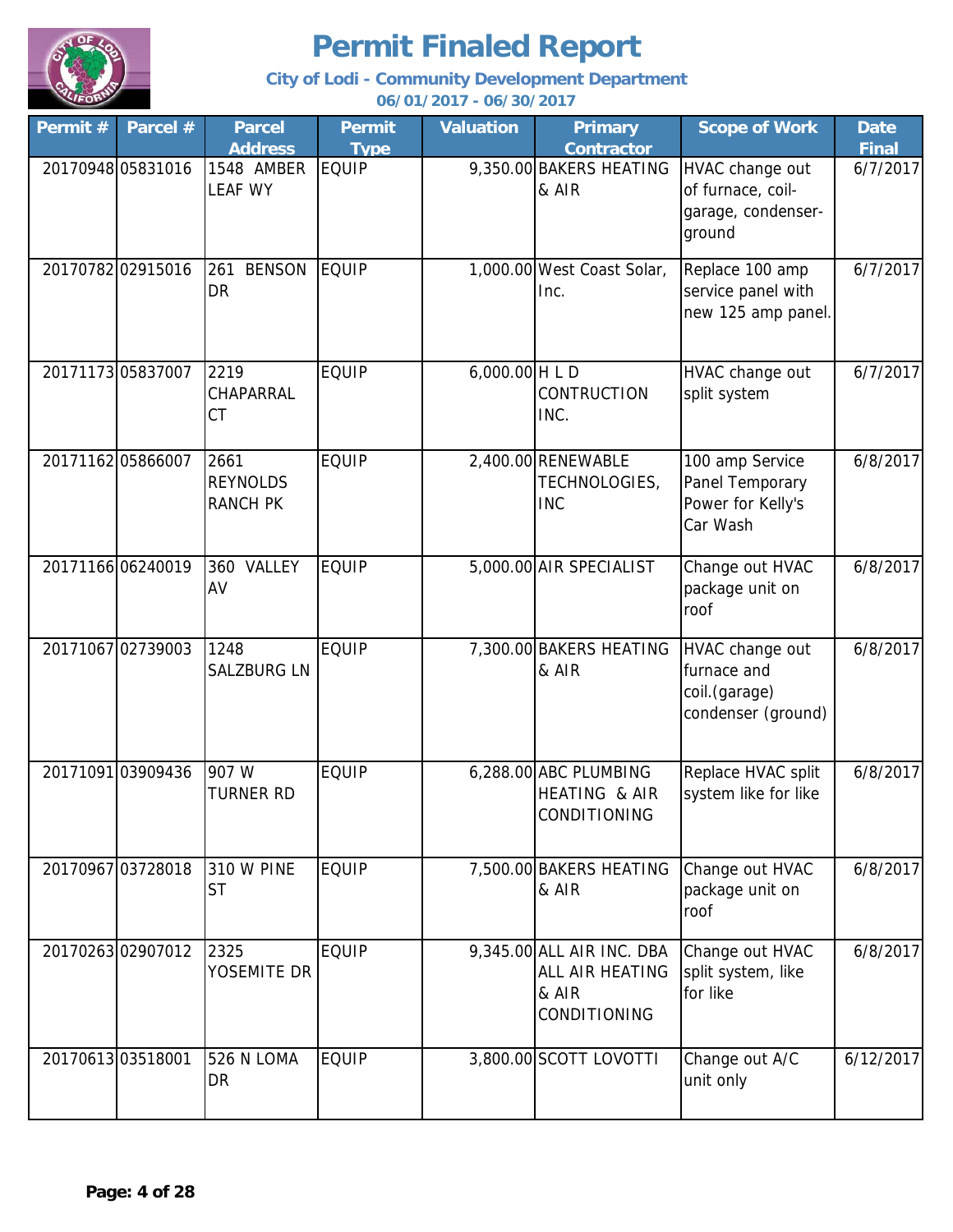

| Permit # | Parcel #          | <b>Parcel</b><br><b>Address</b> | Permit<br><b>Type</b> | <b>Valuation</b> | <b>Primary</b><br><b>Contractor</b>                          | <b>Scope of Work</b>                                                                                                                                                         | <b>Date</b><br><b>Final</b> |
|----------|-------------------|---------------------------------|-----------------------|------------------|--------------------------------------------------------------|------------------------------------------------------------------------------------------------------------------------------------------------------------------------------|-----------------------------|
|          | 20171028 02908121 | 2033<br>YOSEMITE DR             | <b>EQUIP</b>          |                  | 21,659.00 BELL BROTHER'S<br><b>HEATING AND</b><br>AIR INC.   | Change out split<br>system coil and<br>furnace.                                                                                                                              | 6/12/2017                   |
|          | 20171006 04304410 | 220 S<br><b>CHURCH ST</b>       | <b>EQUIP</b>          |                  | 2,000.00 STEVE GARRISON<br>PLUMBING, INC.                    | Remove and<br>replace the existing<br>underground water<br>main from the<br>meter to the<br>building.                                                                        | 6/12/2017                   |
|          | 20171165 04305003 | 221 W LODI<br>AV                | <b>EQUIP</b>          |                  | 8,000.00 PHIL AND PAUL'S<br><b>PLUMBING</b>                  | "Lodi House Thrift<br>Store"<br>Replacement of<br>sewer line through<br>building under slab.<br><b>Trenchless with</b><br>bathroom floor cut<br>out and driveway<br>cut out. | 6/13/2017                   |
|          | 2017000303119014  | 523 RIMBY<br>AV                 | <b>EQUIP</b>          |                  | 1,200.00 AGANS & AGANS<br>INC. DBA: A & A<br><b>ELECTRIC</b> | Located at 521<br>Rimby Av. Replace<br>100 amp service<br>panel with 100<br>amp. Like for like<br>Same location                                                              | 6/13/2017                   |
|          | 20170860 04523025 | 520 S<br>SCHOOL ST              | <b>EQUIP</b>          |                  | 8,210.00 TOKAY HEATING<br><b>AND AIR</b><br>CONDITIONING     | Replace existing<br>split system in<br>closet and outside.<br>No duct<br>replacement.                                                                                        | 6/13/2017                   |
|          | 2017075104905032  | 880 E<br><b>VICTOR RD</b>       | <b>EQUIP</b>          | 2,400.00 ABLE    | MAINTENANCE<br>INC.                                          | "Arco" install 1<br>additional electrical<br>outlet for computer<br>to run POS system                                                                                        | 6/13/2017                   |
|          | 20170579 04103009 | 301 PALM AV EQUIP               |                       |                  | 5,490.00 GIDDENS<br><b>BROTHERS INC</b>                      | HVAC package unit<br>change out on<br>roof. Like for like                                                                                                                    | 6/14/2017                   |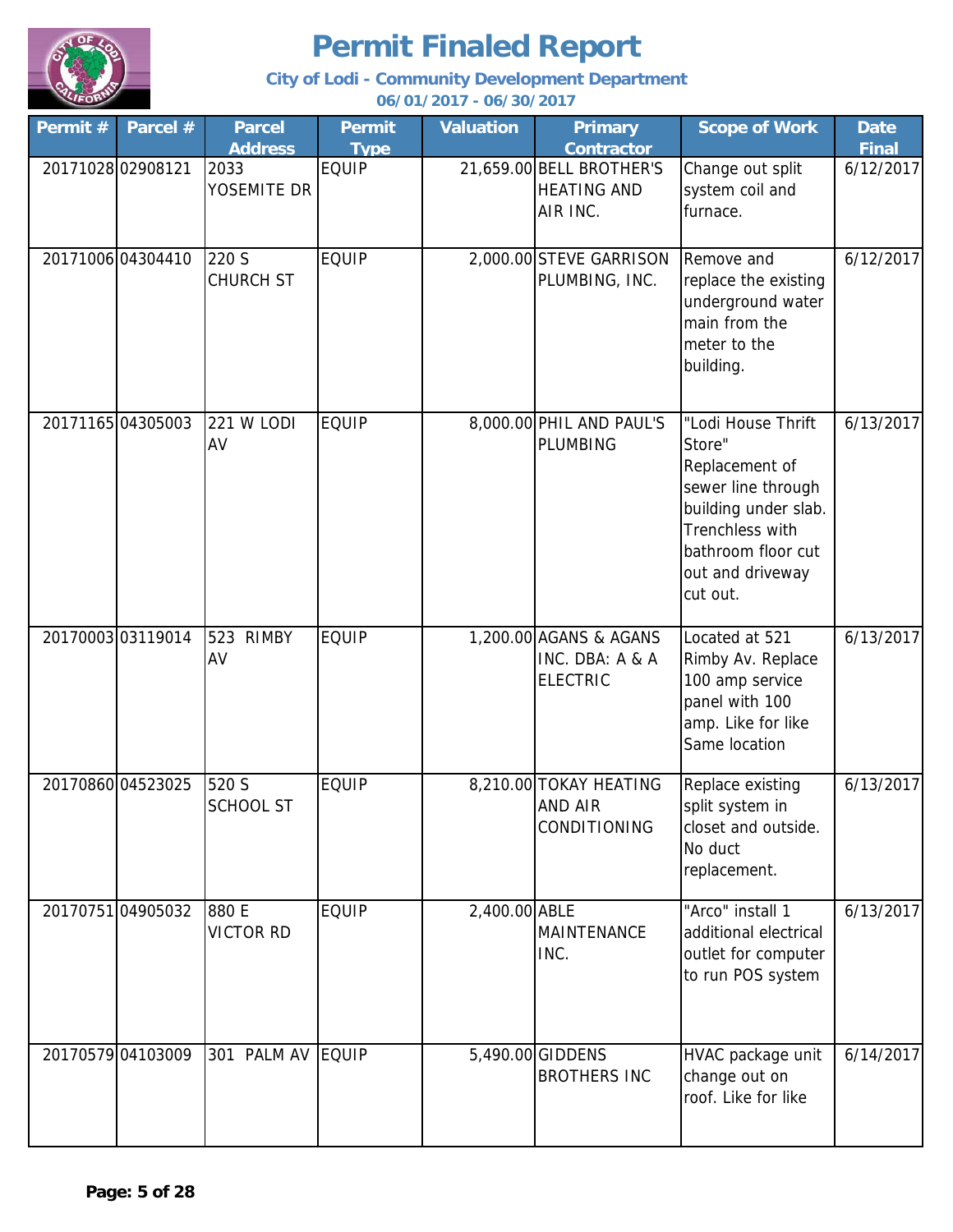

| Permit #          | Parcel #          | <b>Parcel</b><br><b>Address</b>         | <b>Permit</b><br><b>Type</b> | <b>Valuation</b> | <b>Primary</b><br><b>Contractor</b>                                    | <b>Scope of Work</b>                                                                                                                                                                                                              | <b>Date</b><br><b>Final</b> |
|-------------------|-------------------|-----------------------------------------|------------------------------|------------------|------------------------------------------------------------------------|-----------------------------------------------------------------------------------------------------------------------------------------------------------------------------------------------------------------------------------|-----------------------------|
| 20170884 02909201 |                   | 2118 W ELM<br><b>ST</b>                 | <b>EQUIP</b>                 |                  | 10,713.00 HONEYS AIR INC                                               | Replace existing<br>HVAC with same.<br>Split systme. Like<br>for like.                                                                                                                                                            | 6/14/2017                   |
|                   | 20170933 02907027 | 407 TIOGA<br><b>DR</b>                  | <b>EQUIP</b>                 |                  | 6,500.00 TOKAY HEATING<br>AND AIR<br>CONDITIONING                      | Replace existing<br>HVAC split system -<br>same locations                                                                                                                                                                         | 6/14/2017                   |
|                   | 20171013 02953034 | 2628<br><b>TIFFANY ST</b>               | <b>EQUIP</b>                 |                  | 4,400.00 GAINES HOME<br><b>IMPROVEMENT</b>                             | Install gas fireplace<br>33,000 BTU, Install<br>dedicated gas line<br>from meter to<br>fireplace. Frame<br>wall to enclose.<br>Relocated electrical<br>from wall to tv and<br>fireplace. Vent<br>horizontal out<br>exterior wall. | 6/14/2017                   |
|                   | 2017100702734002  | 2421<br><b>DIABLO DR</b>                | <b>EQUIP</b>                 |                  | 11,200.00 TOKAY HEATING<br><b>AND AIR</b><br>CONDITIONING              | Replace existing<br>split system in the<br>closet and<br>backyard, No<br>ductwork.                                                                                                                                                | 6/15/2017                   |
|                   | 20162530 05849010 | 1908<br><b>WYNDHAM</b><br><b>WY</b>     | <b>EQUIP</b>                 |                  | 13,888.00 ALL AIR INC. DBA<br>ALL AIR HEATING<br>& AIR<br>CONDITIONING | Change out split<br>system like for like                                                                                                                                                                                          | 6/15/2017                   |
|                   | 20163060 03517606 | 1804 W<br><b>LOCKEFORD</b><br><b>ST</b> | <b>EQUIP</b>                 |                  | 3,800.00 TOWN &<br><b>COUNTRY</b><br><b>HEATING &amp;</b><br>COOLING   | Replace HVAC<br>package unit. Work<br>was started<br>without a permit                                                                                                                                                             | 6/16/2017                   |
|                   | 20170812 04731214 | 443 E VINE ST EQUIP                     |                              |                  | 7,250.00 A M P V HEATING<br>& AIR<br>CONDITIONING                      | Install new 3<br>headed mini split<br>system.                                                                                                                                                                                     | 6/16/2017                   |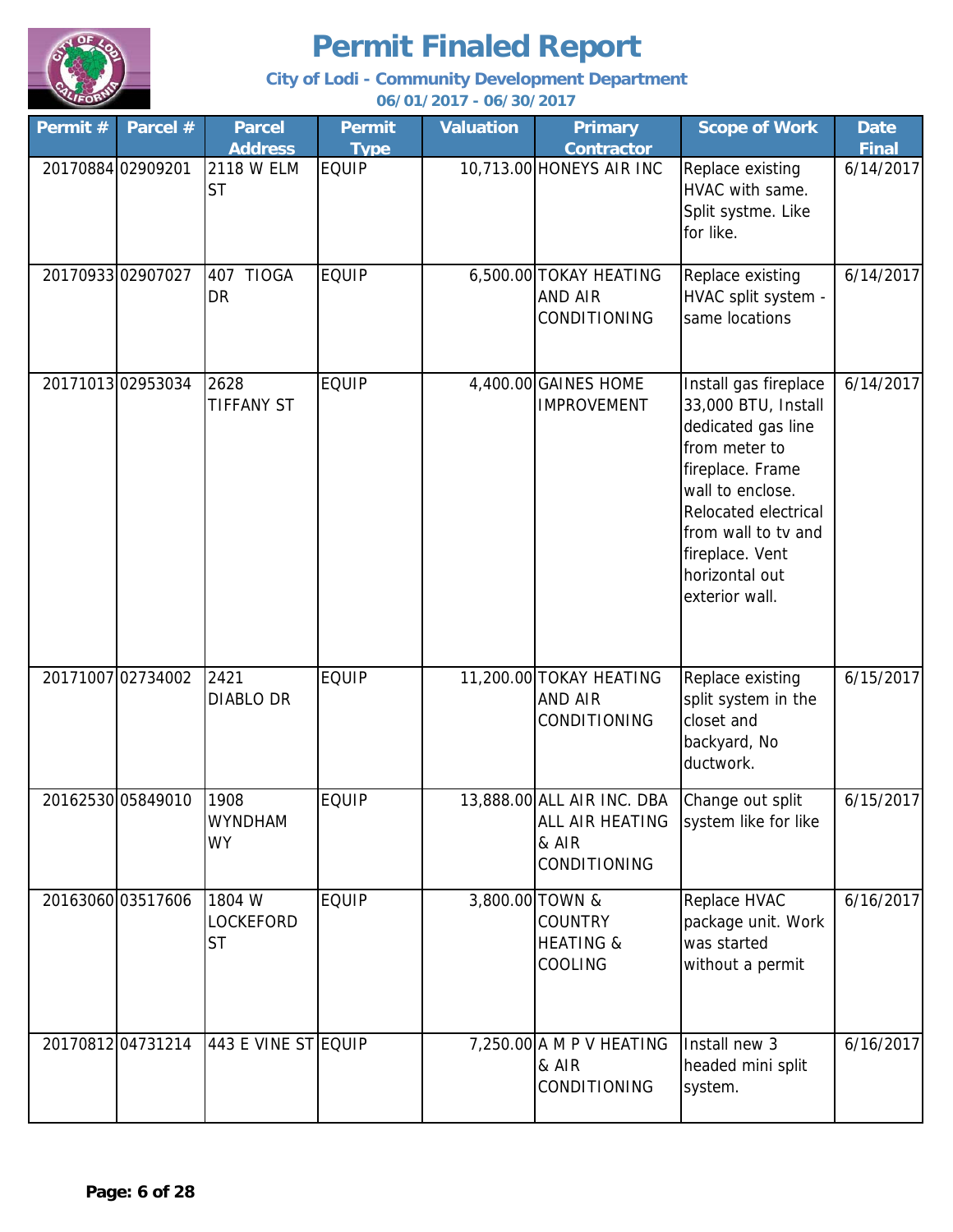

**City of Lodi - Community Development Department**

**06/01/2017 - 06/30/2017**

| Permit # | Parcel #          | <b>Parcel</b>                              | <b>Permit</b>               | <b>Valuation</b> | <b>Primary</b><br><b>Contractor</b>                                              | <b>Scope of Work</b>                                                                  | <b>Date</b><br><b>Final</b> |
|----------|-------------------|--------------------------------------------|-----------------------------|------------------|----------------------------------------------------------------------------------|---------------------------------------------------------------------------------------|-----------------------------|
|          | 20171246 02941001 | <b>Address</b><br>2400<br><b>OXFORD WY</b> | <b>Type</b><br><b>EQUIP</b> |                  | 2,000.00 SUNRIDGE<br><b>ELECTRIC</b><br><b>CONSTRUCTION</b>                      | "Comm Bldg"<br>Install<br>underground<br>conduit 80' for new<br>120 volt sign circuit | 6/19/2017                   |
|          | 20171101 02910509 | 29 N ALLEN<br>DR                           | <b>EQUIP</b>                |                  | 7,400.00 ALL AIR INC DBA:<br>ALL AIR<br><b>HEATING &amp; AIR</b><br>CONDITIONING | Replace split<br>system. Like for<br>like.                                            | 6/19/2017                   |
|          | 20170897 02931040 | 509<br><b>APPLEWOOD</b><br>DR              | <b>EQUIP</b>                | 14,908.00 BONNEY | PLUMBING, INC                                                                    | Change out HVAC<br>split system                                                       | 6/19/2017                   |
|          | 20170050 04527006 | 1124 S<br><b>SCHOOL ST</b>                 | <b>EQUIP</b>                |                  | 1,300.00 OWNER OF<br><b>RECORD</b>                                               | Replace existing<br>gas line under<br>house appx. 26LF<br>$3/4"$ pipe.                | 6/20/2017                   |
|          | 2017116803324060  | 1411<br>ARLINGTON<br>DR                    | <b>EQUIP</b>                |                  | 6,300.00 SUPERIOR<br><b>ELECTRIC AND</b><br><b>REFRIGERATION</b><br>INC.         | 3-ton package<br>HVAC replacement<br>on roof                                          | 6/20/2017                   |
|          | 20171132 04520410 | 702 S<br><b>CHURCH ST</b>                  | <b>EQUIP</b>                |                  | 7,650.00 BAKERS HEATING<br>& AIR                                                 | HVAC change out<br>package unit on<br>roof                                            | 6/21/2017                   |
|          | 20171048 03517102 | <b>603 N LOMA</b><br>DR                    | <b>EQUIP</b>                |                  | 11,000.00 TOKAY HEATING<br>AND AIR<br>CONDITIONING                               | Replace HVAC<br>package unit on<br>ground                                             | 6/21/2017                   |
|          | 2017108802932070  | 2442<br>CENTRAL<br>PARK DR                 | <b>EQUIP</b>                |                  | 9,600.00 SCOTT LOVOTTI                                                           | 3.5 ton HVAC split<br>system change out                                               | 6/21/2017                   |
|          | 20170149 02722023 | 2135<br>SUNWEST DR                         | <b>EQUIP</b>                |                  | 3,200.00 BAKERS HEATING<br>& AIR                                                 | Replace furnace in<br>garage closet                                                   | 6/21/2017                   |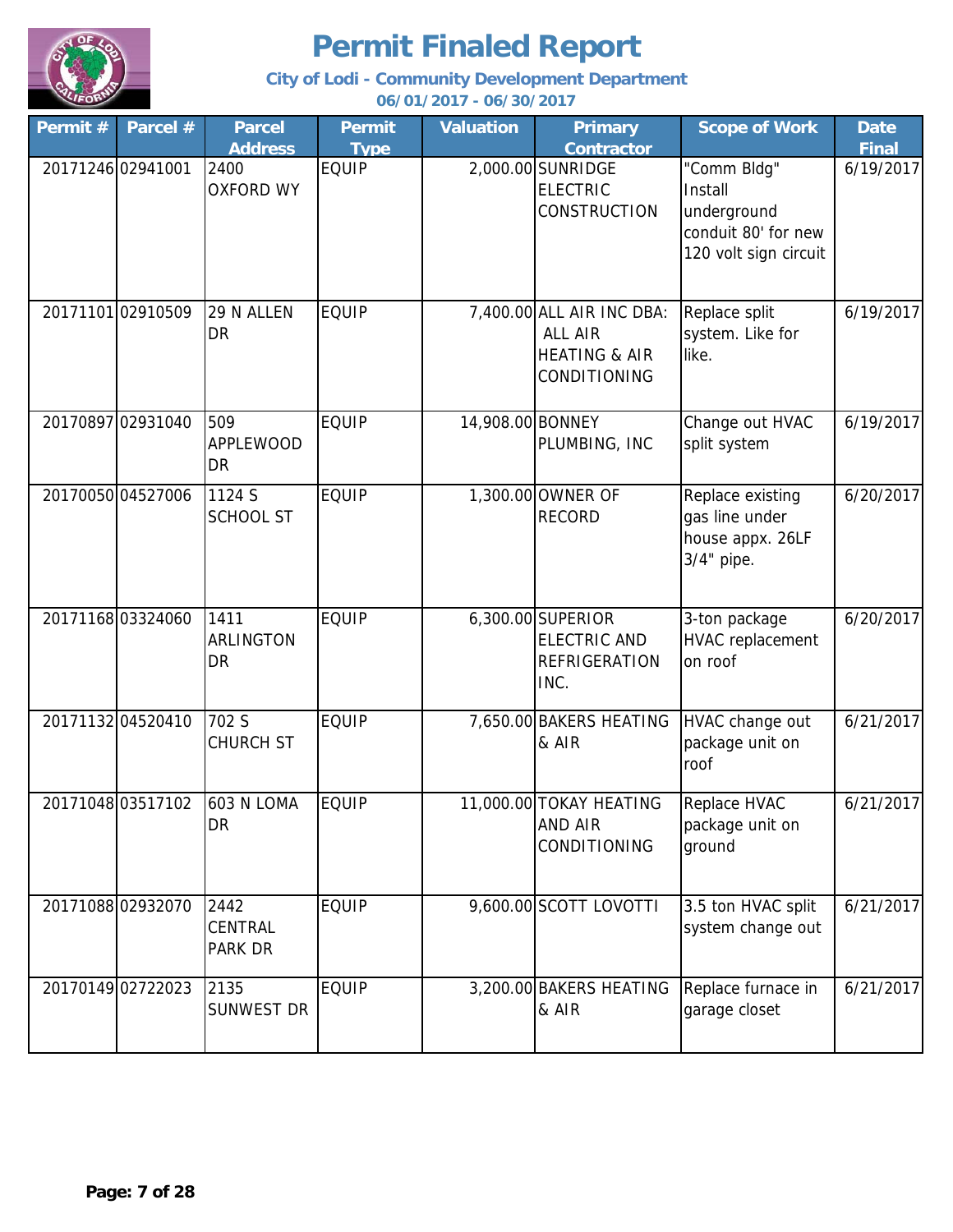

**City of Lodi - Community Development Department 06/01/2017 - 06/30/2017**

**Permit # Parcel # Permit Type Valuation Primary Contractor Scope of Work | Date Final Parcel Address** 20163442 04307610 325 E OAK ST EQUIP 4,000.00 OWNER OF RECORD Remove and replace 50 LF of sewer from clean out to rear of property 6/21/2017 20170945 02744023 2531 EQUIP 1,000.00 GRUPE HOMES Temporary power pole for new construction 6/21/2017 20162800 06206039 1430 S EQUIP 500.00 OWNER OF RECORD Install service drop and meter to existing 125 amp service panel on existing power pole for temporary trailer. 6/21/2017  $20162395 | 03920018$  535 OLIVE CT EQUIP 1,500.00 Woods Electric Replace 100 amp electrical panel like for like same location. 6/22/2017 20162946 05865004 2951 EQUIP | 1,500.00 HILBERS INC | Install temp power pole for temporary construction trailer. trench, install conduit and set meter box. 6/22/2017 20170790 02719010 855 TILDEN EQUIP 1,500.00 OWNER OF RECORD Install dedicated gas line for cooktop appx 70 LF 3/4" carbon steel. 6/27/2017 20170043 02744031 EQUIP 1,000.00 GRUPE HOMES Install Temp power pole with new 100 amp service panel. 6/27/2017 20171004 03905201 | 1034 LAKE | EQUIP | 8,433.00 ALL AIR INC DBA: | HVAC changeout | 6/27/2017 ALL AIR HEATING & AIR CONDITIONING HVAC changeout split system like for like. HOME DR 1430 S CHEROKEE LN 535 OLIVE CT FOULP 2951 REYNOLDS RANCH PARKWAY 855 TILDEN DR 1215 SAUVIGNON CT 325 E OAK ST 2531 **CHARDONNAY** LN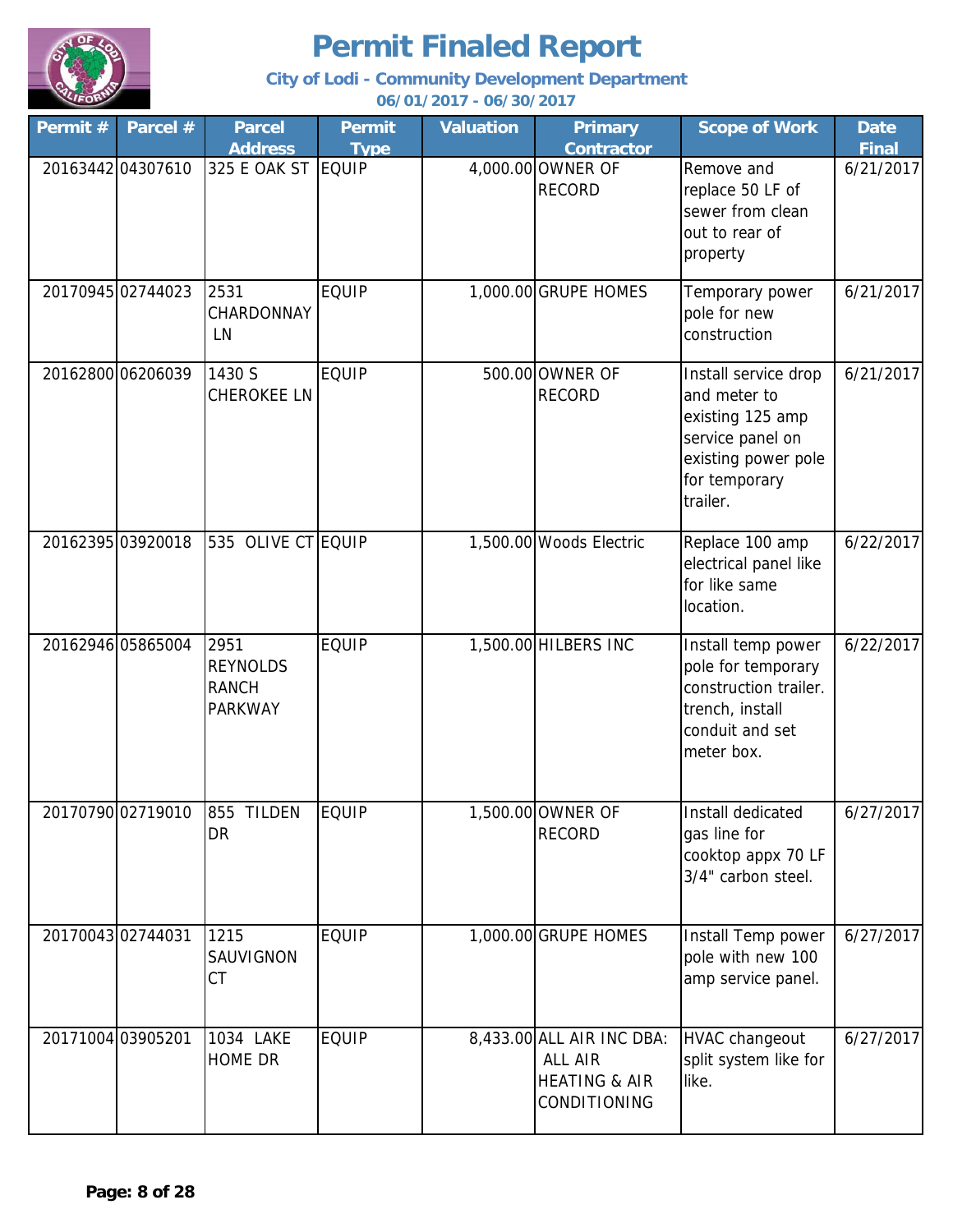

| Permit # | Parcel #          | <b>Parcel</b>                     | <b>Permit</b> | <b>Valuation</b> | <b>Primary</b>                                           | <b>Scope of Work</b>                                                           | <b>Date</b>  |
|----------|-------------------|-----------------------------------|---------------|------------------|----------------------------------------------------------|--------------------------------------------------------------------------------|--------------|
|          |                   | <b>Address</b>                    | <b>Type</b>   |                  | <b>Contractor</b>                                        |                                                                                | <b>Final</b> |
|          | 2017132102921025  | 103<br><b>RUTLEDGE DR</b>         | <b>EQUIP</b>  |                  | 7,751.00 KOEHLER<br><b>HEATING &amp; AIR</b><br>CON      | " Triplex" Replace<br>HVAC package unit<br>on roof.                            | 6/27/2017    |
|          | 2017106806225013  | 220<br><b>AUDUBON DR</b>          | <b>EQUIP</b>  |                  | 7,850.00 BAKERS HEATING<br>& AIR                         | HVAC change out<br>(furnace and coil in<br>garage) (condenser<br>-ground)      | 6/28/2017    |
|          | 20171146 06254035 | 249<br><b>IDLEWILD DR</b>         | <b>EQUIP</b>  |                  | 11,200.00 TOKAY HEATING<br>AND AIR<br>CONDITIONING       | Replace existing<br>split system<br>outside and in<br>garage & seal<br>ducting | 6/28/2017    |
|          | 2017046806260009  | 517<br>PERLEGOS WY                | <b>EQUIP</b>  |                  | 1,155.50 Essential Plumbing                              | Replace existing 40<br>gallon Water<br>Heater in garage                        | 6/28/2017    |
|          | 20162662 02932005 | 2553<br><b>CENTRAL</b><br>PARK DR | <b>EQUIP</b>  |                  | 1,200.00 LAWSON'S<br>PLUMBING &<br><b>DRAIN CLEANING</b> | Replace Water<br>Heater same<br>location                                       | 6/29/2017    |
|          | 20162620 02921036 | 2411 W ELM<br><b>ST</b>           | <b>EQUIP</b>  |                  | 9,972.00 Park Mechanical                                 | Replace rooftop<br>package unit like<br>for like                               | 6/29/2017    |
|          | 20171408 06204614 | 1636 S<br><b>SCHOOL ST</b>        | <b>EQUIP</b>  |                  | 100.00 OWNER OF<br><b>RECORD</b>                         | Replace 3 wires<br>from top of meter<br>to weatherhead 5-6'                    | 6/29/2017    |
|          | 20171387 04302309 | 200 N<br><b>CHURCH ST</b>         | <b>EQUIP</b>  |                  | 7,000.00 GRAVES 7 INC.                                   | "Compass Bank"<br>Replace 40LF of<br>sewer line in side<br>yard.               | 6/29/2017    |
|          | 20171322 03317210 | 608 DE<br>PAULI ST                | <b>EQUIP</b>  |                  | 1,745.00 OWNER OF<br><b>RECORD</b>                       | Install whole house<br>fan.                                                    | 6/30/2017    |
|          | 2017122803918115  | <b>ROPER</b><br>731<br>AV         | <b>EQUIP</b>  |                  | 8,850.00 BAKERS HEATING<br>& AIR                         | HVAC change out<br>of package unit on<br>roof                                  | 6/30/2017    |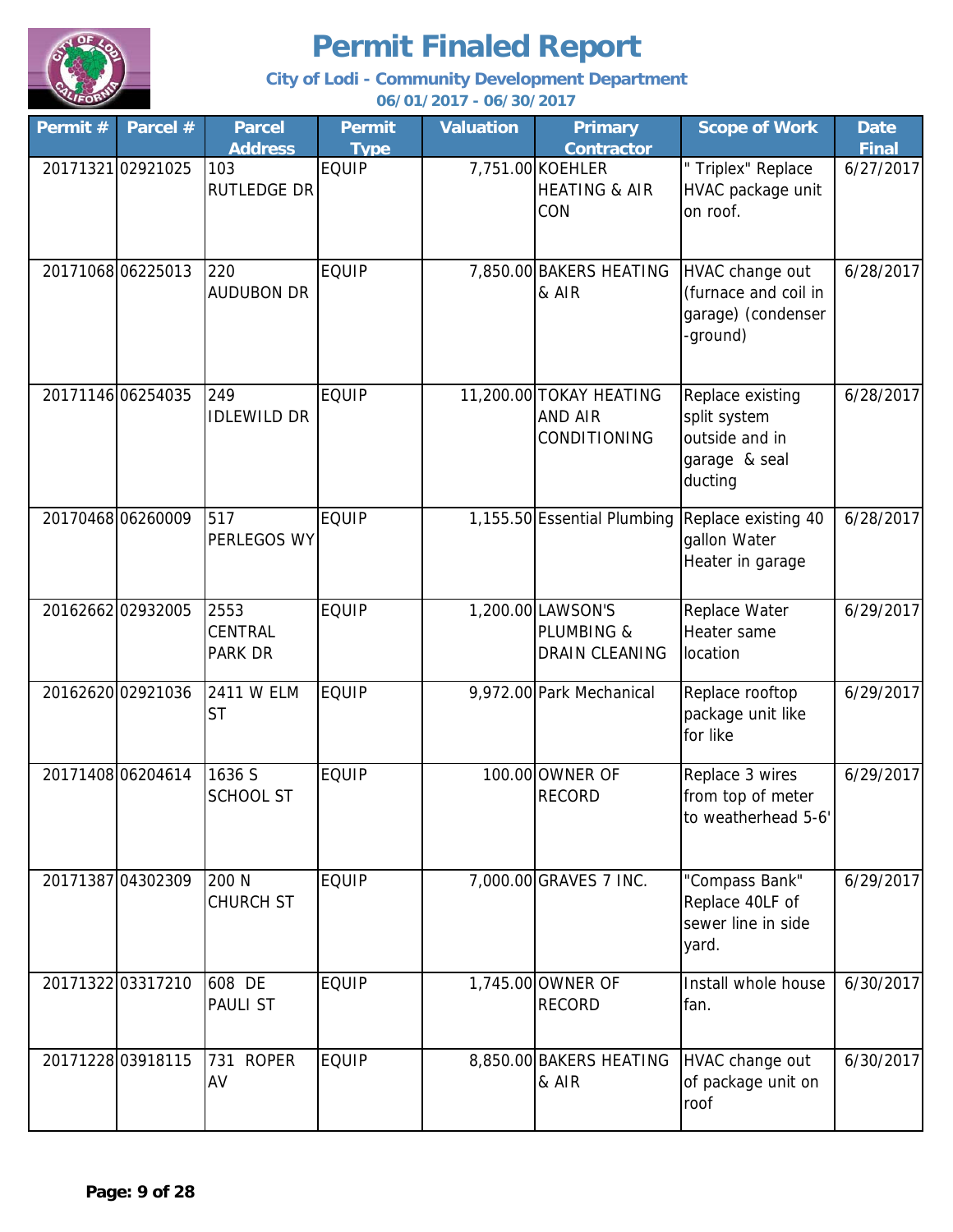

| Permit # | Parcel #          | <b>Parcel</b>                   | <b>Permit</b> | <b>Valuation</b> | <b>Primary</b>                                                                             | <b>Scope of Work</b>                                                         | <b>Date</b>  |
|----------|-------------------|---------------------------------|---------------|------------------|--------------------------------------------------------------------------------------------|------------------------------------------------------------------------------|--------------|
|          |                   | <b>Address</b>                  | <b>Type</b>   |                  | <b>Contractor</b>                                                                          |                                                                              | <b>Final</b> |
|          | 20171032 02905029 | 708 EL<br><b>CAPITAN DR</b>     | <b>EQUIP</b>  |                  | 5,000.00 ANGKOR<br><b>HEATING AIR</b><br><b>CONDITIONING &amp;</b><br><b>REFRIGERATION</b> | HVAC package unit<br>change out like for<br>like                             | 6/30/2017    |
|          | 20143943 05857070 | 2530<br><b>LEGACY WY</b>        | <b>FIRE</b>   |                  | 0.00 VICTORY FIRE<br>PROTECTION, INC. Sprinklers in new                                    | <b>Install Fire</b><br><b>SFD</b>                                            | 6/1/2017     |
|          | 20151721 05857067 | 2554<br><b>LEGACY WY</b>        | <b>FIRE</b>   |                  | 0.00 VICTORY FIRE<br>PROTECTION, INC.                                                      | Install fire sprinkler<br>system for new<br>single family<br>dwelling        | 6/1/2017     |
|          | 20170686 04727018 | 317 E<br><b>KETTLEMAN</b><br>LN | <b>FIRE</b>   |                  | 0.00 SENTINEL FIRE<br><b>EQUIPMENT C</b>                                                   | "Pietros" Hook up<br>and complete Ansul<br>UL 300 Hood &<br>Duct Fire System | 6/2/2017     |
|          | 20162688 02955057 | 53 SECRET CT FIRE               |               |                  | 0.00 Barsotti's Fire<br>Protection                                                         | Fire Sprinklers for<br>New Single Family<br>Dwelling MP302                   | 6/5/2017     |
|          | 20162618 02956010 | 248<br><b>HEIRLOOM AV</b>       | <b>FIRE</b>   |                  | 0.00 Barsotti's Fire<br>Protection                                                         | Fire Sprinklers for<br>New Single Family<br>Dwelling MP103                   | 6/6/2017     |
|          | 2016331305867037  | 145<br><b>LEBARON BL</b>        | <b>FIRE</b>   |                  | 0.00 THORPE DESIGN                                                                         | Fire Sprinklers for<br>New Single Family<br>Dwelling MP1                     | 6/6/2017     |
|          | 2016319302744010  | 2512<br>CHARDONNAY<br>LN        | <b>FIRE</b>   |                  | 0.00 Barsotti's Fire<br>Protection                                                         | Fire Sprinkler for<br>New Single Family<br>Dwelling MP3                      | 6/7/2017     |
|          | 20163194 02744011 | 2506<br>CHARDONNAY<br>LN        | <b>FIRE</b>   |                  | 0.00 Barsotti's Fire<br>Protection                                                         | Fire Sprinklers for<br>New Single Family<br>Dwelling MP2                     | 6/7/2017     |
|          | 20162903 02955058 | 50 NOBEL AV                     | <b>FIRE</b>   |                  | 0.00 Barsotti's Fire<br>Protection                                                         | Fire Sprinklers for<br>New Single Family<br>Dwelling MP300                   | 6/8/2017     |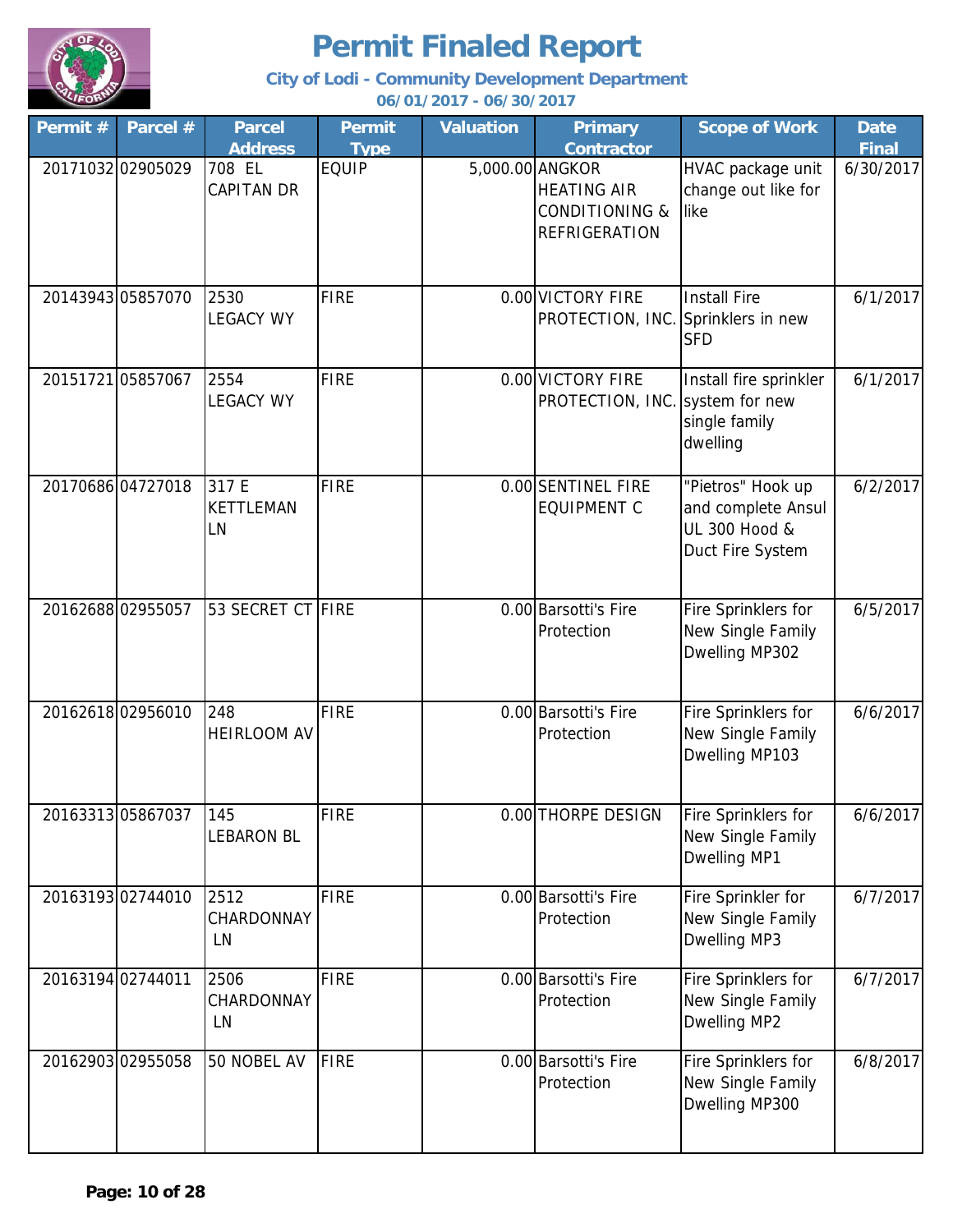

| Permit # | Parcel #          | <b>Parcel</b>                    | <b>Permit</b> | <b>Valuation</b> | <b>Primary</b>                                            | <b>Scope of Work</b>                                                                    | <b>Date</b>  |
|----------|-------------------|----------------------------------|---------------|------------------|-----------------------------------------------------------|-----------------------------------------------------------------------------------------|--------------|
|          |                   | <b>Address</b>                   | <b>Type</b>   |                  | <b>Contractor</b>                                         |                                                                                         | <b>Final</b> |
|          | 20162151 04932011 | 225 N GUILD<br>AV                | <b>FIRE</b>   |                  | 0.00 AQUAMATIC FIRE<br>PROTECTION, INC                    | "Cepheid 140 Pod<br>D" Adding (39)<br>new pendants from<br>existing overhead<br>outlets | 6/12/2017    |
|          | 20162244 04932011 | 225 N GUILD<br>AV                | <b>FIRE</b>   |                  | 0.00 DELO ELECTRIC                                        | Cepheid Pod D -<br>Hook up duct<br>detector to fire<br>alarm system                     | 6/12/2017    |
|          | 20163357 05867038 | 139<br><b>LEBARON BL</b>         | <b>FIRE</b>   |                  | 0.00 THORPE DESIGN                                        | Fire Sprinklers for<br>New Single Family<br>Dwelling MP4                                | 6/12/2017    |
|          | 20162617 02956009 | 240<br><b>HEIRLOOM AV</b>        | <b>FIRE</b>   |                  | 0.00 Barsotti's Fire<br>Protection                        | Fire Sprinkler for<br>New Single Family<br>Dwellimg MP201X                              | 6/14/2017    |
|          | 20163387 02955010 | 3076<br><b>LOMBARD ST</b>        | <b>FIRE</b>   |                  | 0.00 Barsotti's Fire<br>Protection                        | Fire Sprinklers for<br>New Single Family<br>Dwelling MP304                              | 6/14/2017    |
|          | 20163394 02954039 | 210<br><b>COTTAGE LN</b>         | <b>FIRE</b>   |                  | 0.00 Barsotti's Fire<br>Protection                        | Fire Sprinklers for<br>New Single Family<br>Dwelling MP102                              | 6/16/2017    |
|          | 20163385 02954033 | 2790<br><b>AMBROSIA ST</b>       | <b>FIRE</b>   |                  | 0.00 Barsotti's Fire<br>Protection                        | Fire Sprinklers for<br>New Single Family<br>Dwelling MP102                              | 6/19/2017    |
|          | 20163382 02956063 | 3056<br><b>CELEBRATION</b><br>DR | <b>FIRE</b>   |                  | 0.00 Barsotti's Fire<br>Protection                        | Fire Sprinklers for<br>New Single Family<br>Dwelling MP203                              | 6/20/2017    |
|          | 20161432 06206051 | 1800 S<br><b>CHEROKEE LN</b>     | <b>FIRE</b>   |                  | 0.00 HOUSTON FIRE<br><b>SYSTEMS</b>                       | "Park West Casino"<br>Add (2) fire<br>sprinkler heads in<br>security storage.           | 6/21/2017    |
|          | 20170007 04931033 | 840 S CLUFF<br>AV                | FIRE          |                  | 0.00 TRI-SIGNAL<br><b>INTEGRATION INC Service Center"</b> | Lodi Unified Food<br><b>Install Kitchen Fire</b><br>Suppression System                  | 6/22/2017    |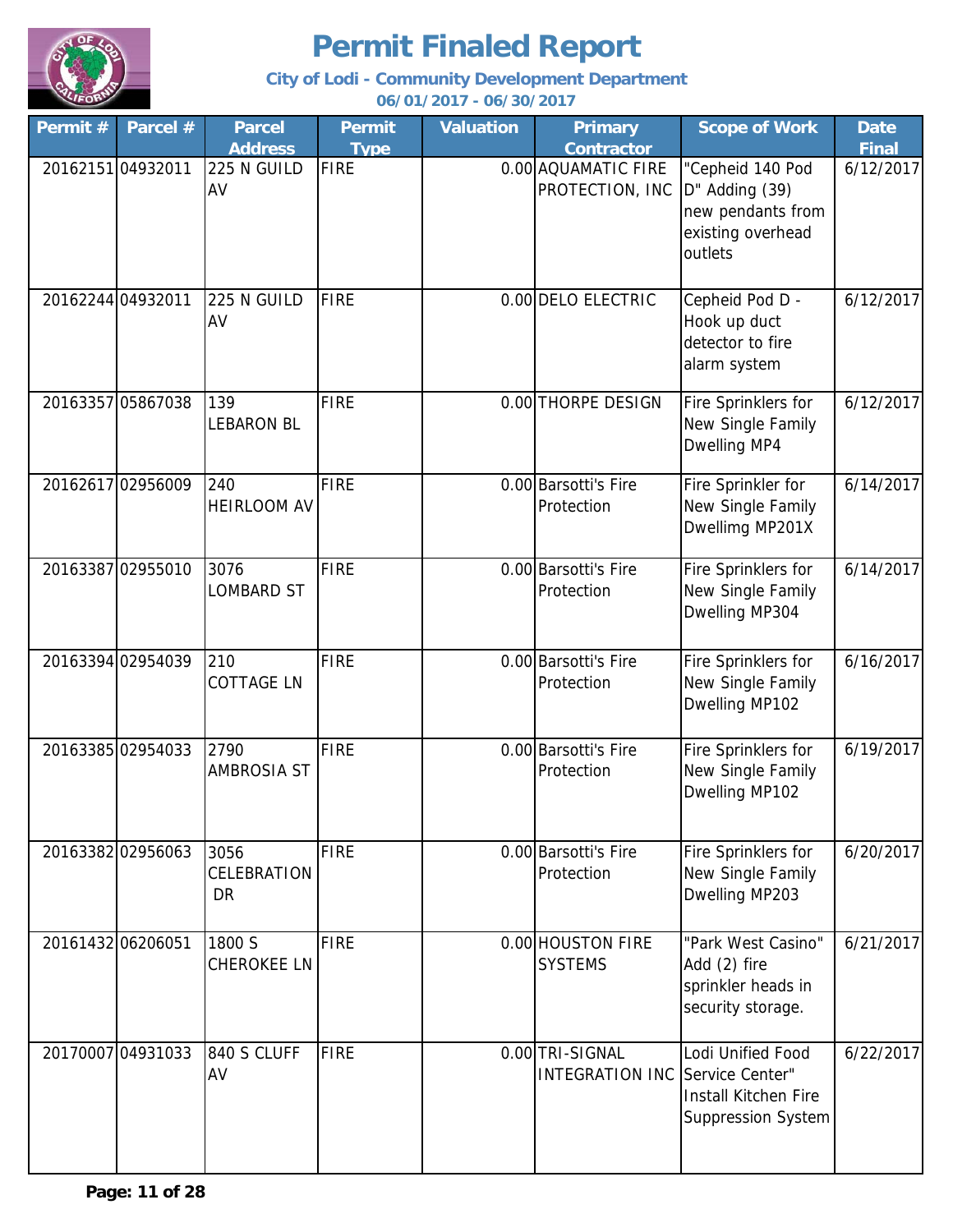

| Permit # | Parcel #          | <b>Parcel</b><br><b>Address</b> | <b>Permit</b><br><b>Type</b> | <b>Valuation</b> | <b>Primary</b><br><b>Contractor</b>               | <b>Scope of Work</b>                                                                                          | <b>Date</b><br><b>Final</b> |
|----------|-------------------|---------------------------------|------------------------------|------------------|---------------------------------------------------|---------------------------------------------------------------------------------------------------------------|-----------------------------|
|          | 20163386 02955060 | 66 NOBEL AV FIRE                |                              |                  | 0.00 Barsotti's Fire<br>Protection                | Fire Sprinklers for<br>New Single Family<br>Dwelling MP304                                                    | 6/27/2017                   |
|          | 20170549 04507020 | 740 S<br><b>CHURCH ST</b>       | <b>FIRE</b>                  |                  | 0.00 INTEGRATED<br>FIRE PROTECTION                | Fire sprinkler<br>system for new<br>single family<br>dwelling                                                 | 6/29/2017                   |
|          | 20161989 02956013 | 3008<br><b>RADIANCE ST</b>      | <b>FIRE</b>                  |                  | 0.00 Barsotti's Fire<br>Protection                | Fire Sprinklers in<br>New Single Family<br>Dwelling MP201                                                     | 6/29/2017                   |
|          | 2016225304931033  | 840 S CLUFF<br>AV               | <b>FIRE</b>                  |                  | 0.00 PRESIDENTIAL<br>FIRE PROTECTION overhead wet | Installation of new<br>sprinkler system -<br>:Lodi USD Food<br>Service Center"                                | 6/29/2017                   |
|          | 20162687 02954036 | 2770<br><b>AMBROSIA ST</b>      | <b>FIRE</b>                  |                  | 0.00 Barsotti's Fire<br>Protection                | Fire Sprinklers for<br>New Single Family<br>Dwelling MP202                                                    | 6/30/2017                   |
|          | 2015017702743027  | 2116 TIENDA<br><b>DRIVE</b>     | <b>GARAGE</b>                |                  | 104,727.00 OWNER OF<br><b>RECORD</b>              | New detached<br>garage with living<br>space above - 1<br>bedroom - fire<br>sprinklers on a<br>separate permit | 6/2/2017                    |
|          | 2017074902744012  | 2500<br>CHARDONNAY<br>LN        | <b>NOTBUILD</b>              |                  | 60,000.00 GRUPE HOMES                             | Parking lot,<br>landscaping &<br>fencing for The<br>Vine model homes                                          | 6/8/2017                    |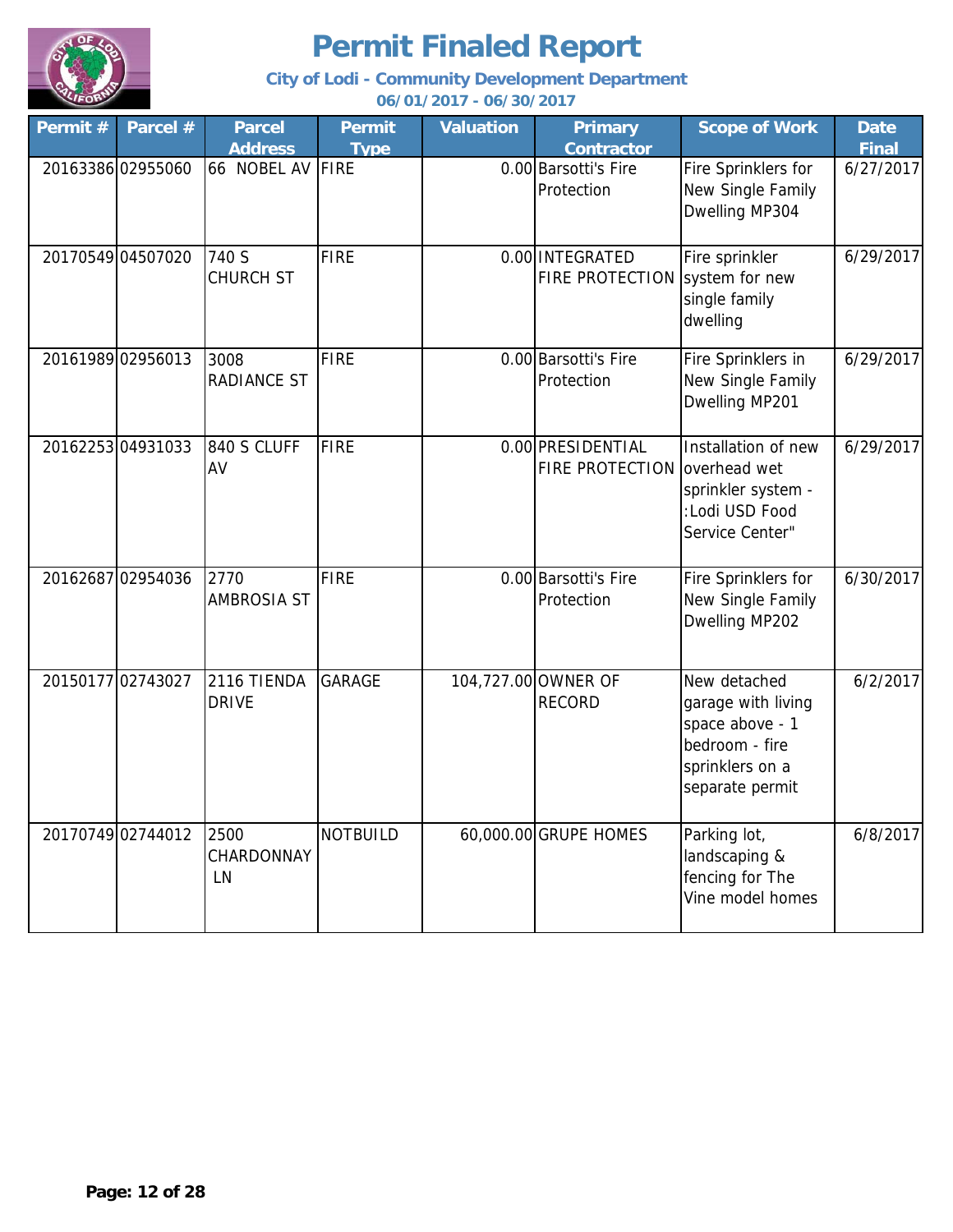

| Permit # | Parcel #          | <b>Parcel</b>                     | <b>Permit</b>   | <b>Valuation</b>    | <b>Primary</b>                                                                           | <b>Scope of Work</b>                                                                                                                                                                         | <b>Date</b>  |
|----------|-------------------|-----------------------------------|-----------------|---------------------|------------------------------------------------------------------------------------------|----------------------------------------------------------------------------------------------------------------------------------------------------------------------------------------------|--------------|
|          |                   | <b>Address</b>                    | <b>Type</b>     |                     | <b>Contractor</b>                                                                        |                                                                                                                                                                                              | <b>Final</b> |
|          | 2016232303104003  | 1145 S HAM<br>LN                  | <b>NOTBUILD</b> | 3,500.00 WALKER     | CELLULAR INC                                                                             | "City of Lodi Fleet<br>Services" Add three<br>(3) new RRUS<br>32/B2 directly<br>behind existing<br>antennas and one<br>(1) new hybrid<br>cable from the<br>ground mounted<br>equipment up to | 6/14/2017    |
|          | 20163024 06251004 | 1533 S                            | <b>NOTBUILD</b> |                     | 7,200.00 CHAVEZ FENCING                                                                  | the antennas.<br>"Pacific Tow"                                                                                                                                                               | 6/21/2017    |
|          |                   | <b>STOCKTON ST</b>                |                 |                     |                                                                                          | Install 10ft tall<br>security fence, 12<br>volt DC battery<br>operated, install<br>behind existing<br>perimeter fence.                                                                       |              |
|          | 20162787 04740004 | 1045 S<br><b>CHEROKEE LN</b>      | PV              | 111,000.00 MC CARTY | <b>MATHEW L</b>                                                                          | 47.3 KW roof top<br>solar photovoltaic<br>system - at Wild<br>Horses 4x4                                                                                                                     | 6/1/2017     |
|          | 20162991 03322006 | 434 CLOWE<br><b>CT</b>            | PV              |                     | 9,065.00 1ST LIGHT<br><b>ENERGY INC</b>                                                  | 5 kW (AC) pv<br>system                                                                                                                                                                       | 6/5/2017     |
|          | 20162630 03124059 | <b>1227 S MILLS</b><br>AV         | PV              |                     | 22,000.00 ALL AIR INC DBA:<br>ALL AIR<br><b>HEATING &amp; AIR</b><br><b>CONDITIONING</b> | 3 kW PV system                                                                                                                                                                               | 6/6/2017     |
|          | 2017016604530036  | 1320 S<br>SACRAMENTO<br><b>ST</b> | PV              | 185,000.00 LENZI    | <b>INCORPORATED</b>                                                                      | "Vanderlans &<br>Sons, Inc." -<br>92.2kW roof-<br>mounted<br>commercial PV<br>system.<br>Service<br>upgrade on Permit<br>#20170119                                                           | 6/6/2017     |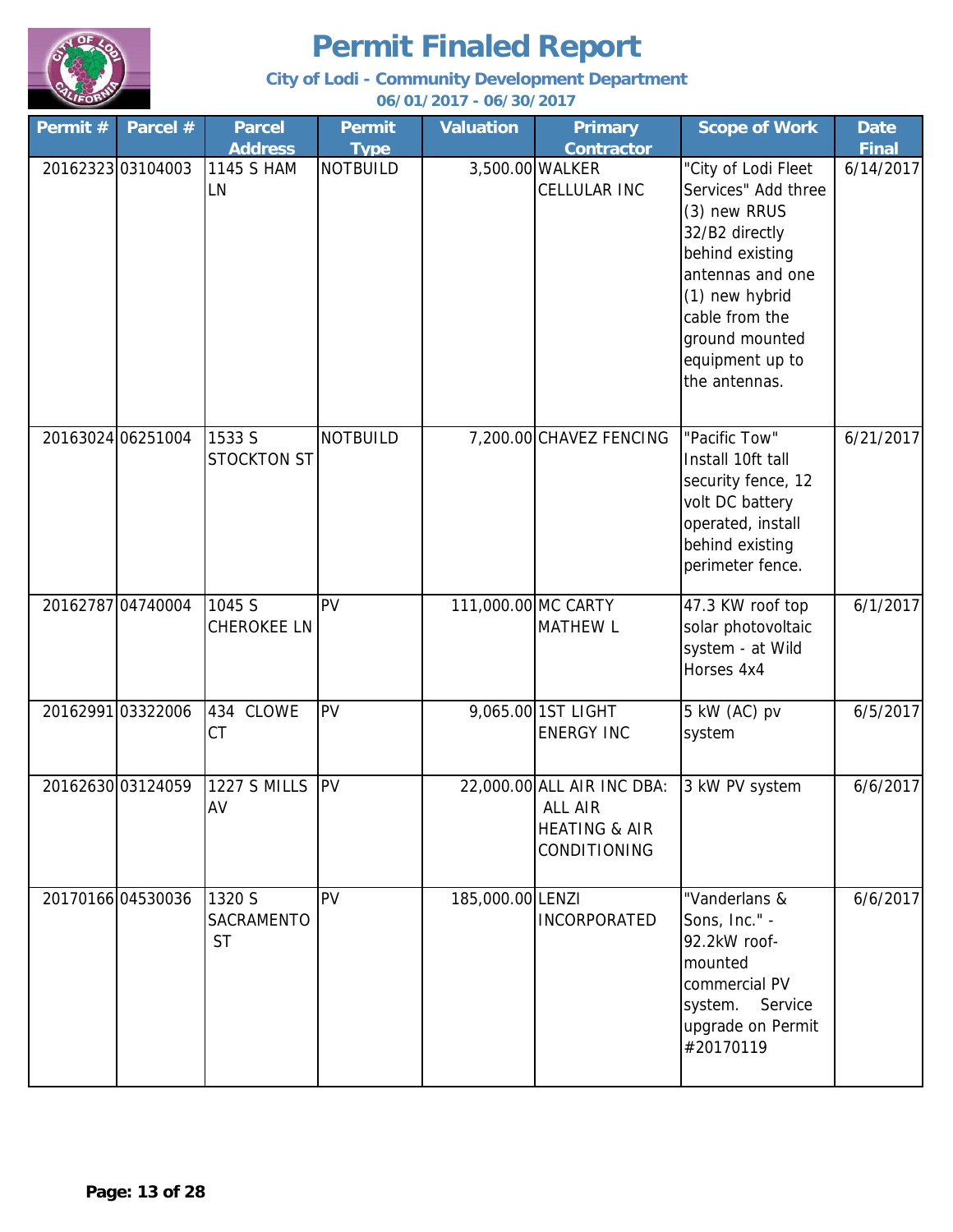

**City of Lodi - Community Development Department**

**06/01/2017 - 06/30/2017**

| Permit # | Parcel #          | <b>Parcel</b>                         | <b>Permit</b> | <b>Valuation</b> | <b>Primary</b>                                       | <b>Scope of Work</b>                                                                                                             | <b>Date</b>  |
|----------|-------------------|---------------------------------------|---------------|------------------|------------------------------------------------------|----------------------------------------------------------------------------------------------------------------------------------|--------------|
|          |                   | <b>Address</b>                        | <b>Type</b>   |                  | <b>Contractor</b>                                    |                                                                                                                                  | <b>Final</b> |
|          | 20170154 04128005 | 1233<br>RIVERGATE<br>DR               | PV            |                  | 20,000.00 SUN KISS SOLAR                             | Install 10 kW, roof-<br>mounted<br>residential PV<br>system. Service<br>panel upgrade on<br>permit 20170776.                     | 6/20/2017    |
|          | 20170156 02912310 | <b>BENSON</b><br>101<br><b>DR</b>     | <b>PV</b>     |                  | 14,000.00 SUN KISS SOLAR                             | Install 3.7kW Roof-<br>mounted<br>residential PV<br>system                                                                       | 6/20/2017    |
|          | 2016211502704029  | 2355 W<br><b>KETTLEMAN</b><br>LN      | PV            |                  | 797,013.00 SUNPOWER<br>CORPORATION<br><b>SYSTEMS</b> | "Target" Install<br>Roof Mount Solar<br>439.49kw                                                                                 | 6/29/2017    |
|          | 20161750 03109043 | 1251 S<br><b>FAIRMONT AV</b>          | <b>REROOF</b> |                  | 9,800.00 J R ROOFING                                 | Tear off 1 layer of<br>composition and<br>install composition.<br>"Cool Roof"                                                    | 6/1/2017     |
|          | 20171039 06233056 | 1601<br><b>FAWNHAVEN</b><br><b>WY</b> | <b>REROOF</b> | 7,500.00 A-L-S   | <b>CONSTRUCTION</b><br>HOME REPAIR INC               | Remove 1 layer of<br>comp, install cool<br>roof comp.                                                                            | 6/1/2017     |
|          | 20171074 04312422 | 415 E<br><b>WALNUT ST</b>             | <b>REROOF</b> |                  | 5,000.00 OWNER OF<br><b>RECORD</b>                   | Tear off (1) layer<br>of comp. and (1)<br>layer of wood<br>shake. Install 7/16<br>OSB. Install comp.<br>No ductwork in<br>attic. | 6/2/2017     |
|          | 20163438 02907029 | 2400<br>YOSEMITE DR                   | <b>REROOF</b> |                  | 13,200.00 DAVID W BRAZIL<br>ROOFING, INC             | Tear off existing<br>single layer of<br>comp and install<br>cool roof roofing<br>material over<br>existing sheathing.            | 6/5/2017     |
|          | 20171169 06220003 | 1921 S<br><b>CHURCH ST</b>            | <b>REROOF</b> |                  | 3,500.00 Prestige Roofing                            | Duplex- Tear off<br>comp roof & reroof<br>part of duplex (10<br>squares) with cool<br>roof comp.                                 | 6/5/2017     |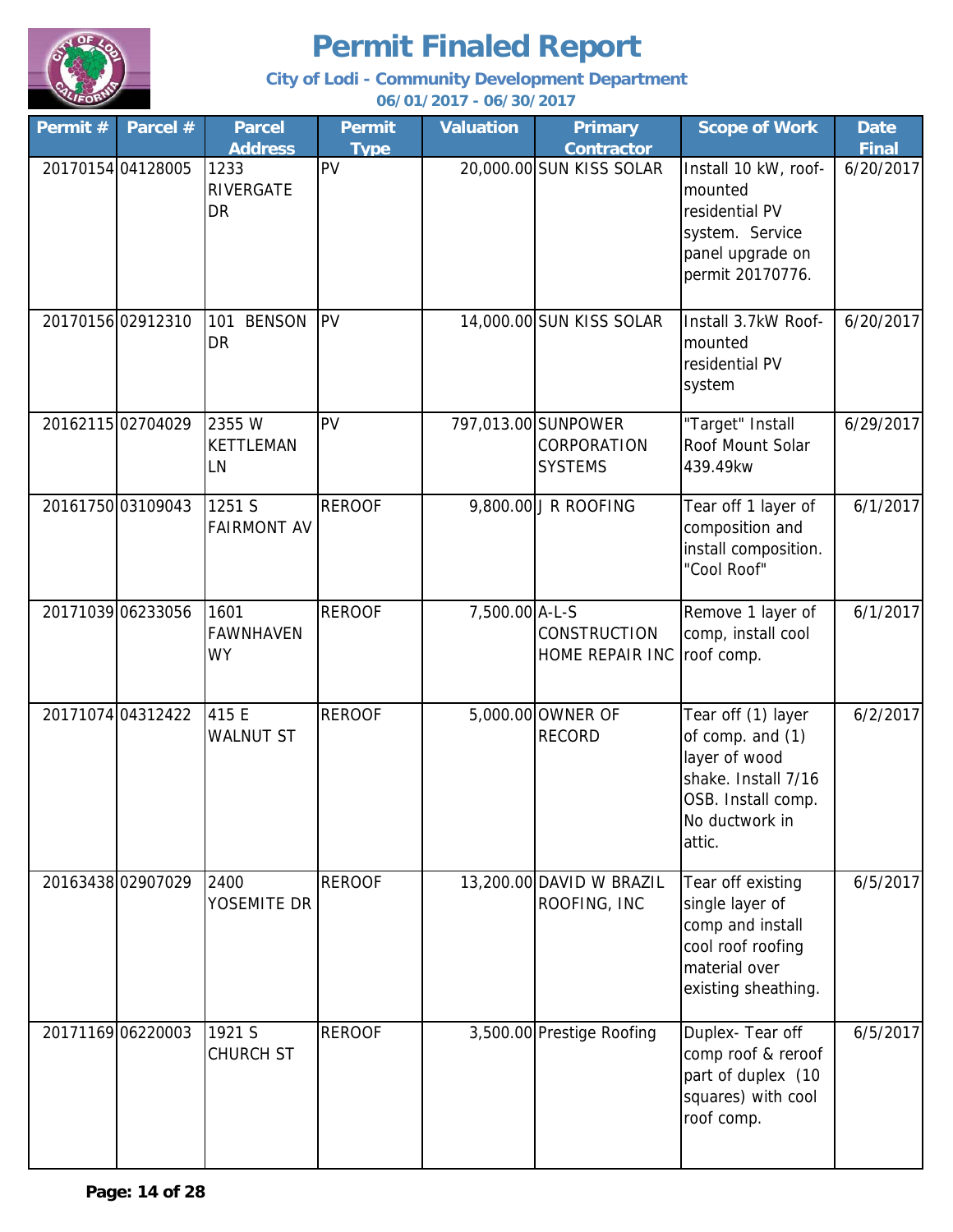

**City of Lodi - Community Development Department 06/01/2017 - 06/30/2017**

**Permit # Parcel # Permit Type Valuation Primary Contractor Scope of Work | Date Final Parcel Address** 20171117 02910502 47 N ALLEN REROOF 9,500.00 GREEN'S ROOFING Tear off (1) layer of tile. Solid sheathed. Install comp. Cool Roof 6/6/2017 20171161 03122037 1001 DOVER REROOF | 13,500.00 J R ROOFING | "Duplex" Tear off (1) layer of comp. Re roof with comp. Cool Roof 6/7/2017 2017118103706028 201 S REROOF 7,500.00 CENTRAL VALLEY'S ELITE ROOFING COMPANY Tear off wood shake roof, install sheeting, install com roof. (Cool Roof Exception: No ducts in attic) 6/12/2017 20171208 03721027 | 130 N REROOF | 3,000.00 Came's Roofing Inc Garage : Tear off comp. Install comp. 6/13/2017 20171209 03721027 | 130 N REROOF | 8,625.00 Came's Roofing Inc Tear off comp. Install comp. Cool Roof 6/13/2017 20171216 04512211 1245 S REROOF 5,000.00 King of Heights Tear off 2 layers of comp, install OSB, reroof with cool roof comp. 6/13/2017 20171185 02720024 818 REROOF 24,248.00 FAMES PAINTING AND ROOFIN Tear off 1 layer of ro-tile. Install comp. Install R-49 in attic 6/13/2017 20170914 03307101 1549 VISTA REROOF | 9,000.00 LOCKEFORD ROOFING Tear off shake. Install 7/16 OSB. Install comp.Cool Roof. 6/13/2017 20171159|04303205 |11 S CHURCH |REROOF | 19,795.00|RITTENBACH | "Comm Bldg" | 6/15/2017 ROOFING & WATERPROOFING INC "Comm Bldg" Overlay existing hot cap sheet with 60ml TPO white mechanicaly fastened. **ST** 130 N CALIFORNIA **ST** 130 N CALIFORNIA **ST** 1245 S CHURCH ST 818 WIGHTMAN DR 1549 VISTA DR 47 N ALLEN DR 1001 DOVER DR 201 S ORANGE AV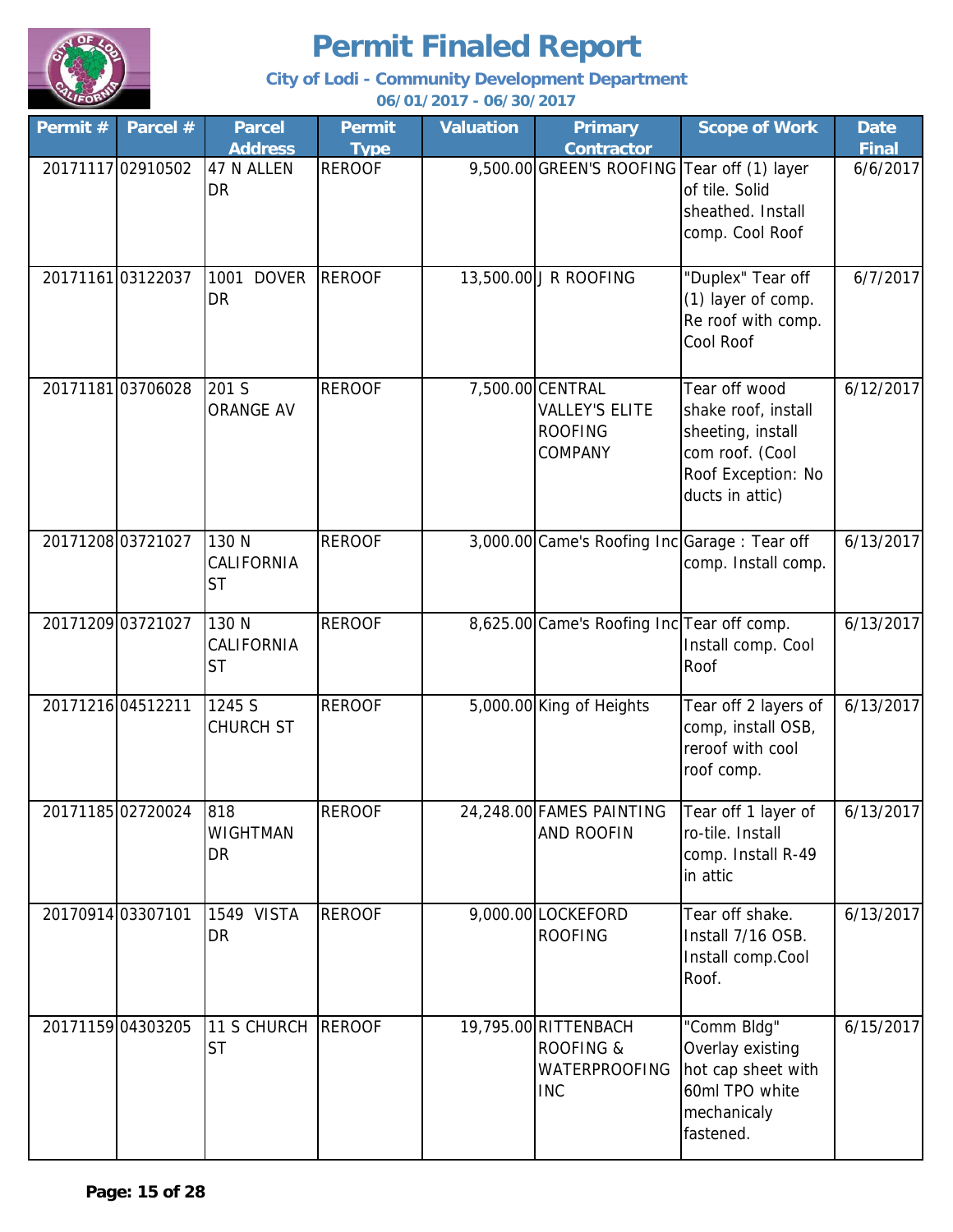

| Permit #          | Parcel #          | <b>Parcel</b>                 | <b>Permit</b> | <b>Valuation</b> | <b>Primary</b>                                                                     | <b>Scope of Work</b>                                                                                   | <b>Date</b>  |
|-------------------|-------------------|-------------------------------|---------------|------------------|------------------------------------------------------------------------------------|--------------------------------------------------------------------------------------------------------|--------------|
|                   |                   | <b>Address</b>                | <b>Type</b>   |                  | <b>Contractor</b>                                                                  |                                                                                                        | <b>Final</b> |
|                   | 2017116004303204  | 210 W PINE<br><b>ST</b>       | <b>REROOF</b> |                  | 29,000.00 RITTENBACH<br><b>ROOFING &amp;</b><br><b>WATERPROOFING</b><br><b>INC</b> | "Comm Bldg"<br>Overlay Acrylic KM<br>40HS White KM<br>Coating over<br>existing roof.                   | 6/15/2017    |
|                   | 20171207 02907010 | 2337<br>YOSEMITE DR           | <b>REROOF</b> |                  | 10,000.00 D W Roofing                                                              | Remove 2 layers of<br>asphalt shingles &<br>install Owens<br>Corning cool roof                         | 6/16/2017    |
| 20171247 03918115 |                   | <b>ROPER</b><br>731<br>AV     | <b>REROOF</b> |                  | 12,680.00 HOME ROOFING<br>CO                                                       | Tear off 2 comp &<br>cedar shingles.<br>Install 7/16" OSB<br>sheathing & reroof<br>with cool roof.     | 6/21/2017    |
| 20171252 03937005 |                   | 1732 LE BEC<br><b>CT</b>      | <b>REROOF</b> |                  | 16,800.00 THOMAS ROOFING Remove existing                                           | tile roof(concrete).<br>Install new tile cool<br>roof                                                  | 6/21/2017    |
|                   | 20170180 03525203 | 1437 W<br><b>LOCUST ST</b>    | <b>REROOF</b> |                  | 8,080.00 NOBLE H BROWN<br>ROOFING CO                                               | Remove comp &<br>wood shake roof,<br>install 7/16 OSB<br>sheathing, install<br>30 yr comp cool<br>roof | 6/26/2017    |
| 20162539 02930015 |                   | 2908<br><b>ROSEWOOD</b><br>DR | <b>REROOF</b> |                  | 9,000.00 King of Heights                                                           | Tear off shake.<br>Solid sheathed.<br>Install Comp.<br>Existing R-38 in<br>attic.                      | 6/26/2017    |
| 20171237 04717031 |                   | 201 E TOKAY<br><b>ST</b>      | <b>REROOF</b> |                  | 1,500.00 MARIN'S<br>ROOFING INC                                                    | "Detached Garage"<br>Tear off existing<br>comp roofing.<br>Install<br>underlayment.<br>Install comp.   | 6/27/2017    |
| 20171238 04717031 |                   | 201 E TOKAY<br><b>ST</b>      | <b>REROOF</b> |                  | 6,000.00 MARIN'S<br>ROOFING INC                                                    | Tear off existing<br>comp. Install comp.<br>Cool Roof                                                  | 6/27/2017    |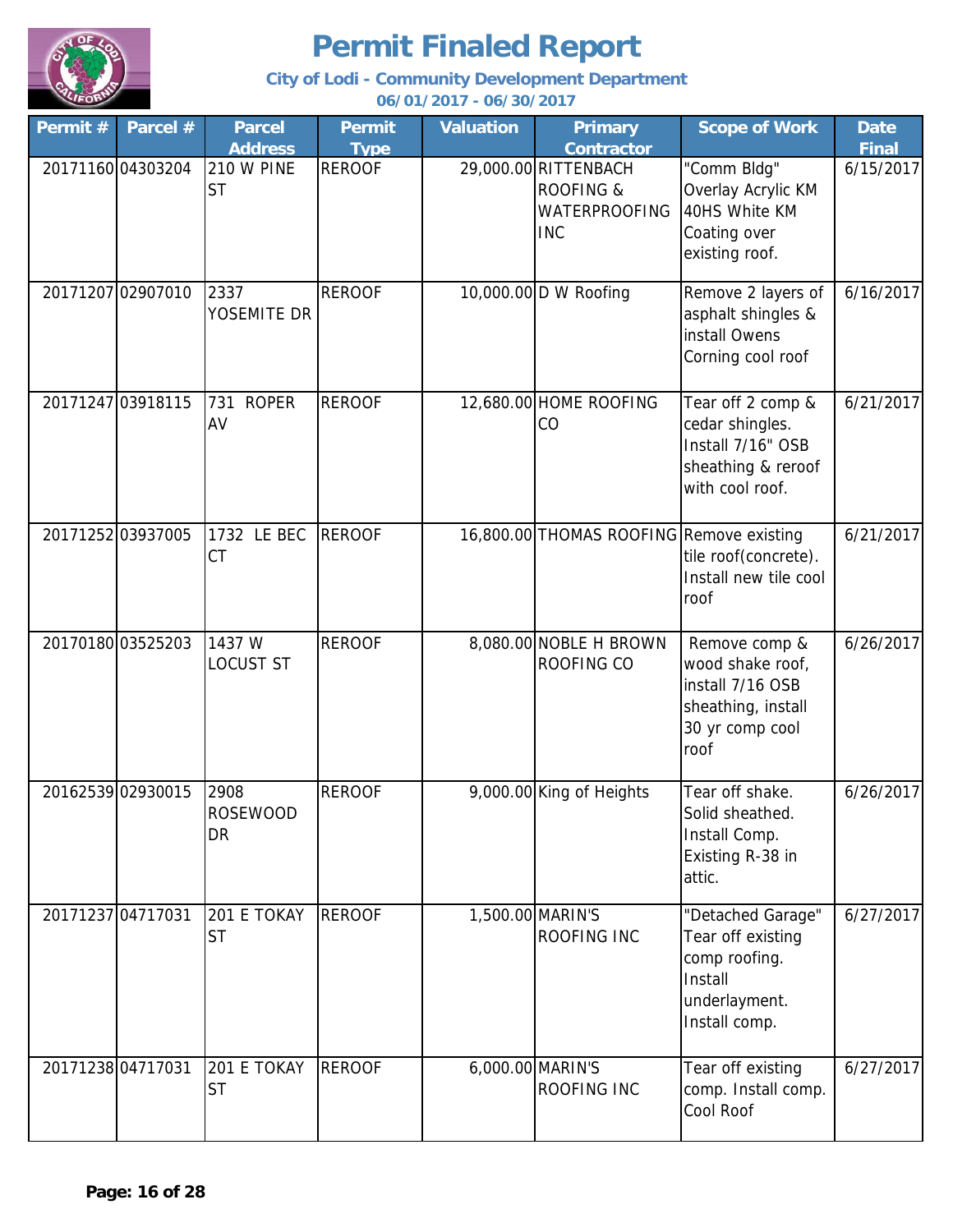

**City of Lodi - Community Development Department 06/01/2017 - 06/30/2017**

**Permit # Parcel # Parcel Permit Type Valuation Primary Contractor Scope of Work | Date Final Parcel Address** 20171306 03935001 518 DAISY REROOF 6,500.00 TAPIA'S ROOFING Tear off one layer of comp. Install comp. R-38 insulation in attic by others. 6/27/2017 20161313 02904210 REROOF 22,330.00 BAKER ROOFING CO Apt Bldg. @928- 938 Rutledge Bldg. F. Overlay existing roof with 40ml durolast PVC roof system. 6/29/2017 20171314 03927303 1117 REROOF 1 12,000.00 GREEN VALLEY CONSTRUCTION GROUP, INC Tear off concrete tile and wood shingles. Install 7/16 OSB over space sheathing. Install comp. Cool Roof. 6/29/2017 20171251 06005105 1203 W REROOF | 2,400.00 NUWATER **CONSTRUCTION** CO. Remove and replace rolled roofing of flat roof area only. No ducts in attic. 6/30/2017 20171255 04737016 721 S REROOF 3,200.00 OWNER OF RECORD Remove shake roof & comp, install OSB, reroof with cool roof. 6/30/2017 20170949 03730035 233 S LEE AV REROOF 14,200.00 J R ROOFING House only-Tear off 1 layer comp shingles, reroof with cool roof comp shingles 6/30/2017 2318 W TURNER RD 1117 EDGEWOOD **DR** 1203 W CHIANTI DR 721 S CHEROKEE LN 233 S LEE AV 518 DAISY AV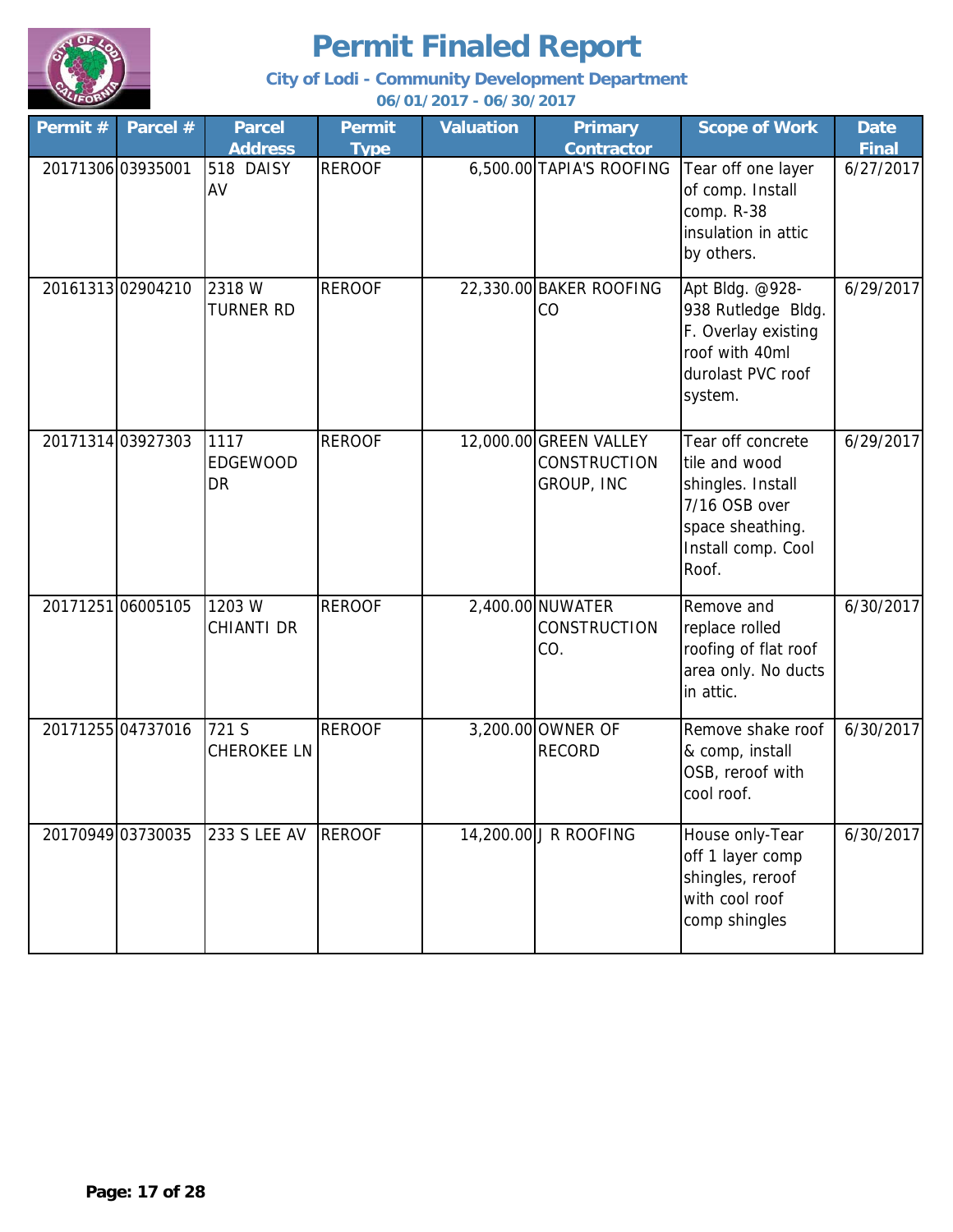

| Permit # | Parcel #          | <b>Parcel</b>                    | <b>Permit</b>   | <b>Valuation</b> | <b>Primary</b>                                                                           | <b>Scope of Work</b>                                                                                                                                                                                                           | <b>Date</b>  |
|----------|-------------------|----------------------------------|-----------------|------------------|------------------------------------------------------------------------------------------|--------------------------------------------------------------------------------------------------------------------------------------------------------------------------------------------------------------------------------|--------------|
|          |                   | <b>Address</b>                   | <b>Type</b>     |                  | <b>Contractor</b>                                                                        |                                                                                                                                                                                                                                | <b>Final</b> |
|          | 20170826 03716014 | 900 W PINE<br><b>ST</b>          | <b>RESADDRP</b> |                  | 22,988.00 FAMES PAINTING<br><b>AND ROOFIN</b>                                            | Tear off two (2)<br>layers of roofing<br>material, one shake<br>and one comp.<br>Install 7/16 OSB<br>Tech Shield and<br>Presidential TL<br>comp shingles.<br>Adding R38<br>insulation to meet<br>the cool roof<br>requirements | 6/1/2017     |
|          | 20162401 03312008 | 903 ELLIOT<br>PL                 | <b>RESADDRP</b> |                  | 3,345.00 MANDAL<br><b>CONSTRUCTION</b><br>INC.                                           | Replacement of<br>window - like for<br>like                                                                                                                                                                                    | 6/5/2017     |
|          | 2017108603703007  | 201 N<br><b>FAIRMONT AV</b>      | <b>RESADDRP</b> |                  | 5,100.00 THE GLASS SHOP                                                                  | Replace (16)<br>windows and (1)<br>patio slider. Like<br>for like.                                                                                                                                                             | 6/5/2017     |
|          | 20171145 05816066 | 1941<br>LAKESHORE<br><b>DR</b>   | <b>RESADDRP</b> |                  | 6,201.00 RIVER CITY<br>WINDOW &<br>DOOR INC, DBA<br><b>RENEWAL BY</b><br><b>ANDERSEN</b> | Remove & replace<br>(3) windows                                                                                                                                                                                                | 6/6/2017     |
|          | 20171113 02906051 | 2400<br>MODOC WY                 | <b>RESADDRP</b> |                  | 14,000.00 MUNOZ ROOFING,<br>INC.                                                         | Tear off (1) layer<br>of comp. Install<br>comp. Install R-38<br>in attic.                                                                                                                                                      | 6/6/2017     |
|          | 2017100204714008  | 216 MAPLE<br><b>ST</b>           | <b>RESADDRP</b> |                  | 3,000.00 OWNER OF<br><b>RECORD</b>                                                       | "House Only" Apply<br>stucco over wood<br>siding.                                                                                                                                                                              | 6/6/2017     |
|          | 2017100304714008  | 216 MAPLE<br><b>ST</b>           | <b>RESADDRP</b> |                  | 3,000.00 OWNER OF<br><b>RECORD</b>                                                       | "Detached Garage<br>Only": Apply stucco<br>over wood siding.                                                                                                                                                                   | 6/6/2017     |
|          | 20170717 04716118 | 719 S<br>WASHINGTON<br><b>ST</b> | <b>RESADDRP</b> |                  | 48,000.00 UNIVERSAL<br><b>LATHE &amp; PLASTER</b>                                        | Apartment Building<br>Units 1-5 only.<br>Stucco over wood<br>siding.                                                                                                                                                           | 6/6/2017     |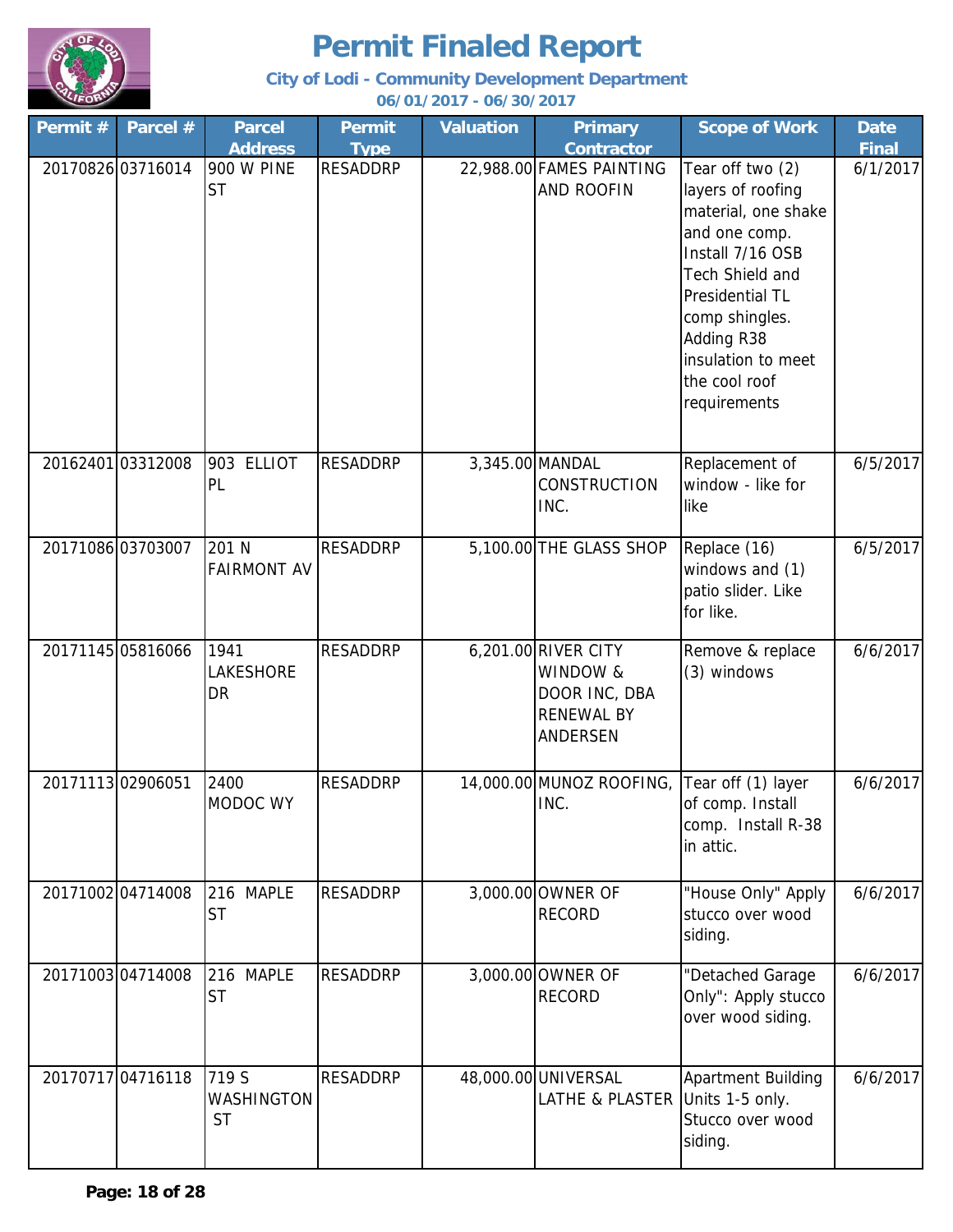

| Permit # | Parcel #          | <b>Parcel</b><br><b>Address</b>   | Permit<br><b>Type</b> | <b>Valuation</b> | <b>Primary</b><br><b>Contractor</b>       | <b>Scope of Work</b>                                                                                                                                                                                                                              | <b>Date</b><br><b>Final</b> |
|----------|-------------------|-----------------------------------|-----------------------|------------------|-------------------------------------------|---------------------------------------------------------------------------------------------------------------------------------------------------------------------------------------------------------------------------------------------------|-----------------------------|
|          | 2017091303914042  | 750<br><b>MAPLEWOOD</b><br>DR     | <b>RESADDRP</b>       |                  | 20,000.00 LOCKEFORD<br><b>ROOFING</b>     | Tear off shake<br>Install 7/16 OSB<br>Install comp.<br>Install R-38                                                                                                                                                                               | 6/7/2017                    |
|          | 20171055 02931021 | 533 SANTEE<br><b>CT</b>           | <b>RESADDRP</b>       |                  | 4,860.00 TOKAY GLASS                      | Replace (17)<br>windows total like<br>for like                                                                                                                                                                                                    | 6/8/2017                    |
|          | 2016258104115017  | 125 OLIVE CT RESADDRP             |                       |                  | 15,000.00 HAWKEYE<br><b>CONSTRUCTION</b>  | Repairs to dwelling<br>due to auto<br>damage: exterior<br>stem wall, reinforce<br>and anchor house<br>to foundation,<br>rebuild<br>approximately 8<br>feet of one (1)<br>exterior wall,<br>replace exterior<br>siding and four (4)<br>windows.    | 6/8/2017                    |
|          | 20170759 02909411 | 23 N MILLS<br>AV                  | <b>RESADDRP</b>       |                  | 1,400.00 INTEGRITY<br><b>CONSTRUCTION</b> | Repair sagging<br>carport                                                                                                                                                                                                                         | 6/8/2017                    |
|          | 20170903 06034009 | 1311W<br><b>CENTURY</b><br>#45 BL | <b>RESADDRP</b>       | 432.00 Tower     | Construction                              | Unit #45 - Replace<br>4 pieces of siding T-<br>111, 144 sf & trim<br>around windows                                                                                                                                                               | 6/8/2017                    |
|          | 20171022 02908706 | 406 RAINIER RESADDRP<br>DR        |                       |                  | 5,670.00 OWNER OF<br><b>RECORD</b>        | Kitchen remodel:<br>cabinets, plumbing,<br>sink faucet,<br>garbage disposal<br>and dishwasher,<br>Replace range<br>hood. Replace<br>kitchen and<br>bedroom lighting.<br>Replace 6 windows<br>like for like. (Work<br>Started Without a<br>Permit) | 6/12/2017                   |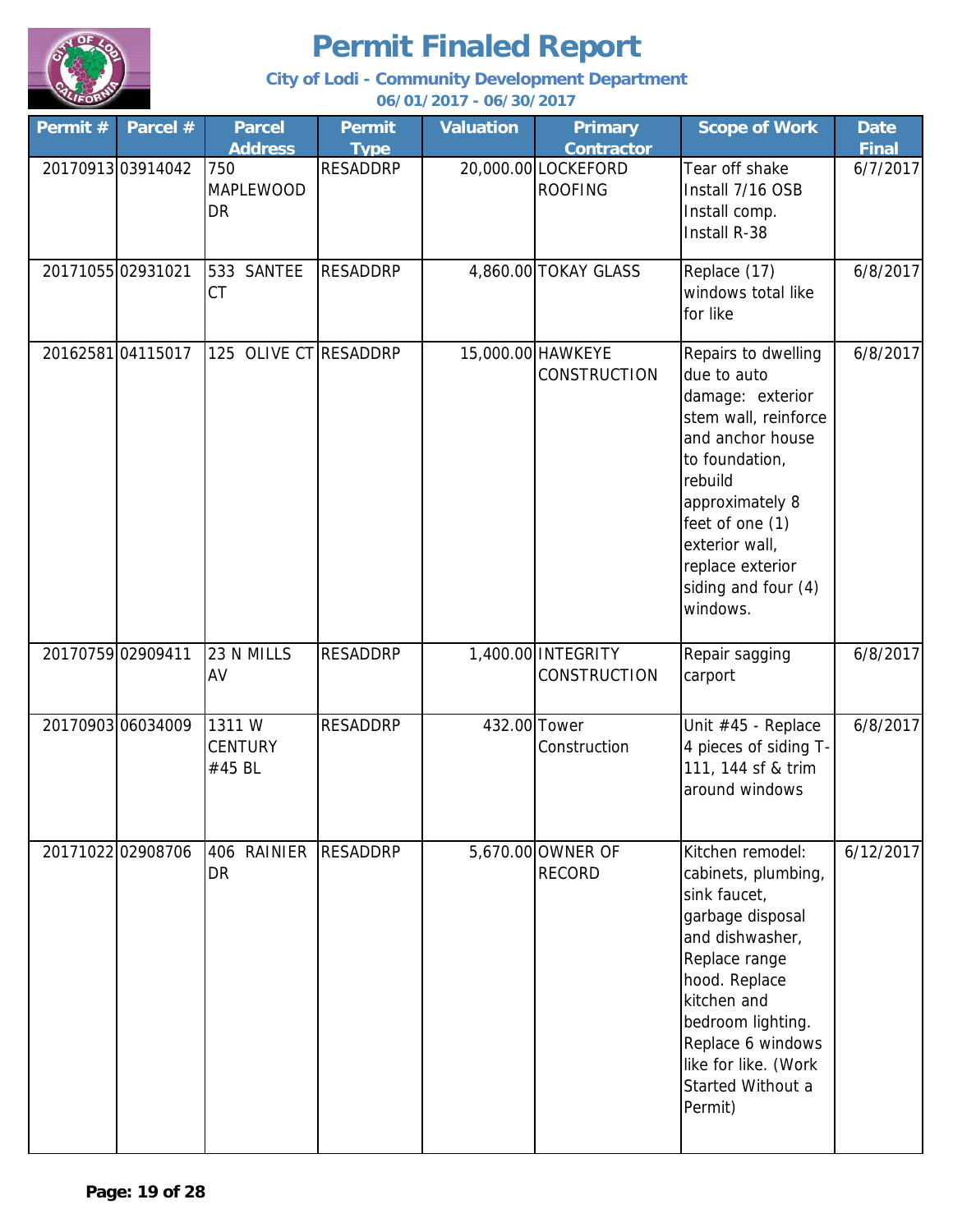

| Permit # | Parcel #          | <b>Parcel</b><br><b>Address</b> | <b>Permit</b><br><b>Type</b> | <b>Valuation</b> | <b>Primary</b><br><b>Contractor</b>            | <b>Scope of Work</b>                                                                                                                                                                                                           | <b>Date</b><br><b>Final</b> |
|----------|-------------------|---------------------------------|------------------------------|------------------|------------------------------------------------|--------------------------------------------------------------------------------------------------------------------------------------------------------------------------------------------------------------------------------|-----------------------------|
|          | 20152590 03931015 | 400 EUREKA<br>AV                | <b>RESADDRP</b>              |                  | 5,200.00 MANDAL<br><b>CONSTRUCTION</b><br>INC. | Replace (16)<br>windows - like for<br>like - (Work started<br>without permit)                                                                                                                                                  | 6/12/2017                   |
|          | 2017077804719119  | 233<br><b>HILBORN ST</b>        | <b>RESADDRP</b>              |                  | 3,000.00 OWNER OF<br><b>RECORD</b>             | Front House Only.<br>Apply stucco over<br>wood siding entire<br>house 700 sq ft                                                                                                                                                | 6/13/2017                   |
|          | 20163444 03726017 | 333W<br><b>LOCUST ST</b>        | <b>RESADDRP</b>              |                  | 11,400.00 OWNER OF<br><b>RECORD</b>            | "Bordeaux Inn<br>Lodi" Create 2<br>bathroom out of 2<br>closets upstairs<br>and a $1/2$<br>bath(powder room)<br>out of closet<br>downstairs.<br>Revised per Stop<br>Work Notice to add<br>kitchen remodel to<br>scope of work. | 6/14/2017                   |
|          | 20162515 06242005 | 1937<br><b>CENTURY PL</b>       | <b>RESADDRP</b>              |                  | 500.00 MANDAL<br><b>CONSTRUCTION</b><br>INC.   | Replace front door<br>like for like.                                                                                                                                                                                           | 6/16/2017                   |
|          | 20171078 04111017 | 205 DAISY<br>#26 AV             | <b>RESADDRP</b>              |                  | 475.00 OWNER OF<br><b>RECORD</b>               | "Bell Flower<br>Apartments"<br>Located at 205<br>Daisy Av : Replace<br>2" x 8" x14" fascia<br>board at the<br>outside of<br>apartment 23.<br><b>Work Started</b><br>Without Permit.                                            | 6/19/2017                   |
|          | 20162595 04719324 | 321 E<br><b>HILBORN ST</b>      | <b>RESADDRP</b>              |                  | 17,000.00 VINYL DESIGNS,<br><b>INC</b>         | Install new siding<br>on exterior of house                                                                                                                                                                                     | 6/19/2017                   |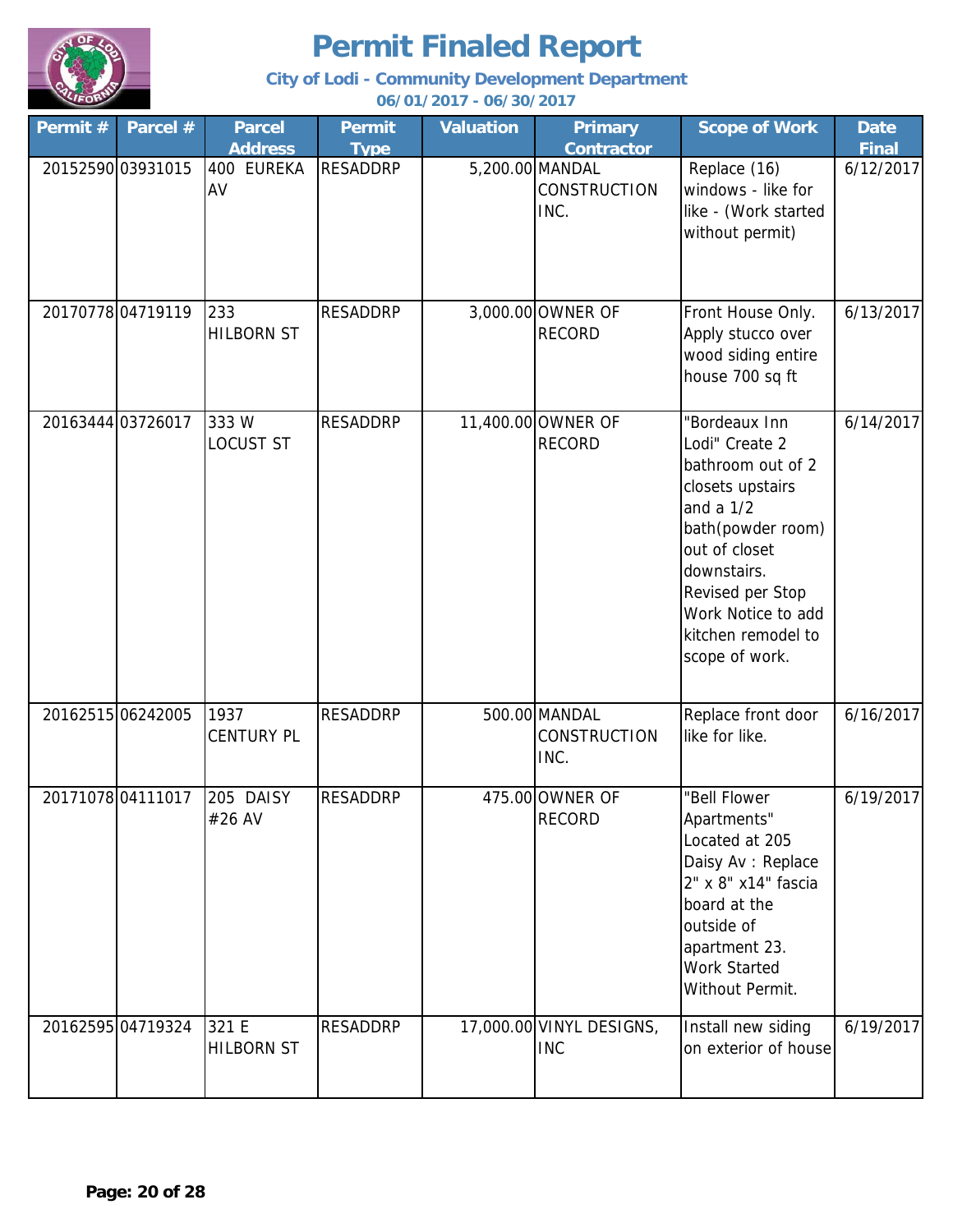

| Permit #          | Parcel #          | <b>Parcel</b>                         | <b>Permit</b>   | <b>Valuation</b> | <b>Primary</b>                                                 | <b>Scope of Work</b>                                                                                                                                                                                                                 | <b>Date</b>  |
|-------------------|-------------------|---------------------------------------|-----------------|------------------|----------------------------------------------------------------|--------------------------------------------------------------------------------------------------------------------------------------------------------------------------------------------------------------------------------------|--------------|
|                   |                   | <b>Address</b>                        | <b>Type</b>     |                  | <b>Contractor</b>                                              |                                                                                                                                                                                                                                      | <b>Final</b> |
|                   | 20161491 04109027 | 332<br>SPERLING WY                    | <b>RESADDRP</b> |                  | 6,000.00 OWNER OF<br><b>RECORD</b>                             | New windows, (2)<br>new doors, fix<br>plumbing, new<br>switches, lights &<br>plugs - laundry<br>room. Sheet rock<br>& trim, bathroom<br>tile & vanity.<br>(Work done<br>without permit -<br>See Stop Work<br>notice dated<br>6/14/16 | 6/20/2017    |
|                   | 20162007 02713102 | 311<br><b>KRISTMONT</b><br><b>ST</b>  | <b>RESADDRP</b> |                  | 10,000.00 OWNER OF<br><b>RECORD</b>                            | Demo walls &<br>fireplace; install<br>beams & footings,<br>minor electrical.<br>(Worked started<br>without permit-See<br>Stop Work Noticed<br>dated 8/3/16)                                                                          | 6/20/2017    |
|                   | 20170490 06017042 | 1144 PORT<br>CHELSEA CI               | <b>RESADDRP</b> |                  | 15,512.00 CALIFORNIA<br><b>CUSTOM</b><br><b>SUNROOMS</b>       | Installing (2)<br>sunrooms one-<br>18'x12' & one-<br>18'x11' - both with<br>electrical & pre-<br>wiring ceiling fans.                                                                                                                | 6/20/2017    |
| 20171114 04729011 |                   | 1029 S<br><b>GARFIELD ST</b>          | <b>RESADDRP</b> |                  | 4,200.00 OWNER OF<br><b>RECORD</b>                             | Duplex - Stucco<br>over existing siding                                                                                                                                                                                              | 6/20/2017    |
|                   | 20170969 03722209 | <b>116 N ROSE</b><br><b>ST</b>        | <b>RESADDRP</b> |                  | 5,225.00 BELL BROTHER'S<br><b>HEATING AND</b><br>AIR INC.      | Replace (7)<br>windows                                                                                                                                                                                                               | 6/20/2017    |
|                   | 2017126303903007  | 910 N LOMA<br><b>DR</b>               | <b>RESADDRP</b> |                  | 4,000.00 K-J LAND<br><b>DEVELOPMENT &amp;</b><br><b>DESIGN</b> | Removal of existing<br>siding only                                                                                                                                                                                                   | 6/20/2017    |
|                   | 20170269 05846020 | 1652<br><b>REMINGTON</b><br><b>WY</b> | <b>RESADDRP</b> |                  | 3,400.00 BELL BROTHER'S<br><b>HEATING AND</b><br>AIR INC.      | Change out (1)<br>French door - like<br>for like                                                                                                                                                                                     | 6/21/2017    |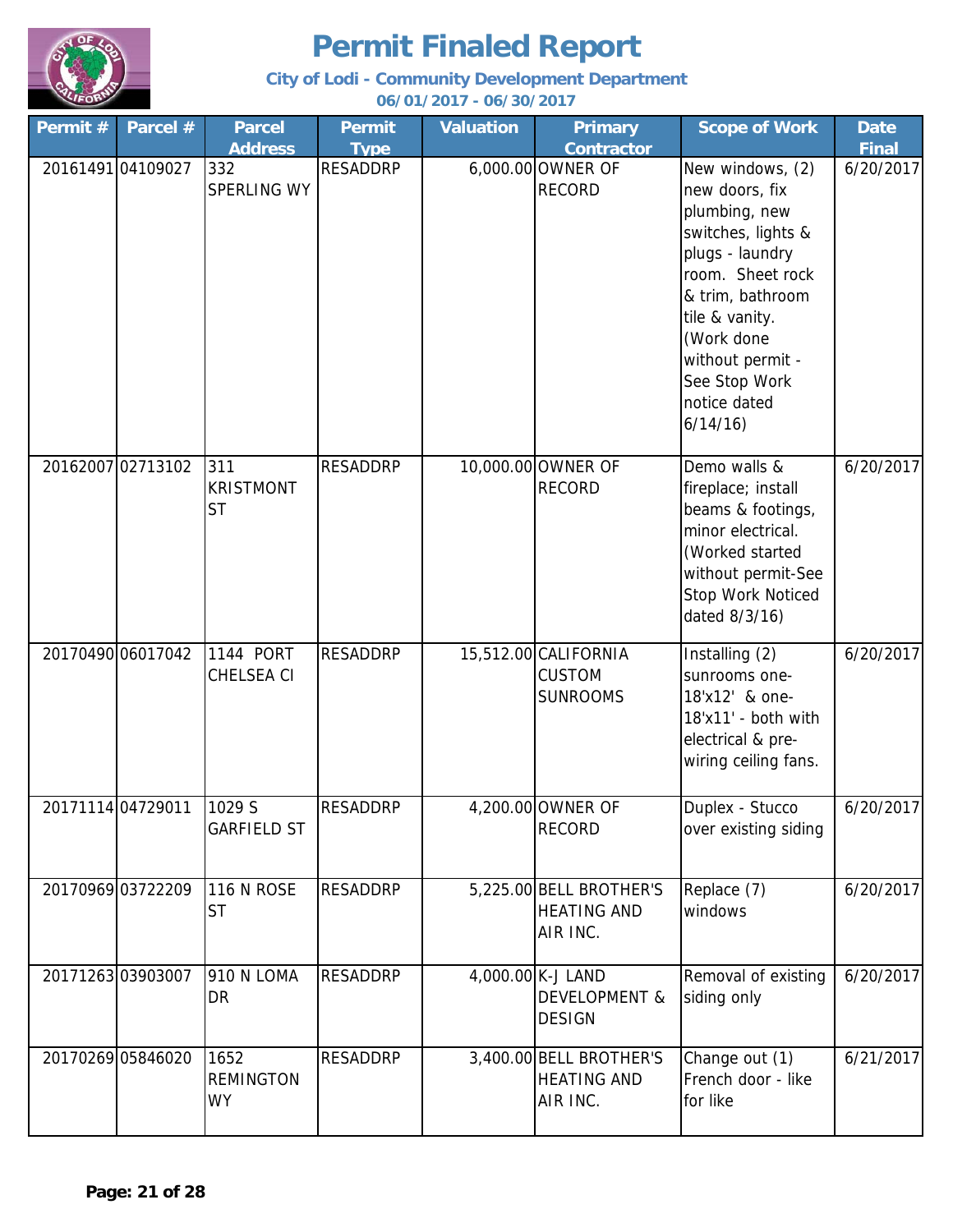

**City of Lodi - Community Development Department 06/01/2017 - 06/30/2017**

**Permit # Parcel # Permit Type Valuation Primary Contractor Scope of Work | Date Final Parcel Address** 20170571 03912027 RESADDRP 8,400.00 GARY A EDWARDS Install dedicated gas line, 6 new can lights and relocate 2 electrical outlets. 6/21/2017 20162592 02929063 2535 RESADDRP 500.00 SAFEGUARD BUILDERS Replace front door like for like 6/21/2017 20170716 03302401 400 RESADDRP 2,000.00 OWNER OF RECORD Add electrical from existing 200 amp panel at house to existing accessory structure in rear yard. Insulate and sheetrock. 6/22/2017 20170649 03706028 201 S RESADDRP 3,628.00 SEARS HOME IMPROVEMENT PRODUCTS INC. Install 125 linear feet of vinyl siding and add sheathing to dormers. 6/22/2017 20171102 02931021 533 SANTEE RESADDRP | 12,000.00 WOODRUFF ROOFING Tear off wood shake. Install 7/16 OSB. Install comp. Existing R-38 in attic. 6/22/2017 20160187 04313004 340 E RESADDRP 1 15,000,00 FISHER BROS HOUSE MOVING CO, INC. Replacing existing foundation with new foundation. 6/27/2017 20162287 03307234 1525 W VINE RESADDRP | 500.00 SOLARCITY CORP. Retrofit existing roof structure. (PV on a separate permit #20162130). 6/27/2017 20162622|04131026 |1038 MIWOK RESADDRP | 1,200.00 A-1 **EXTERMINATORS** Replace termite damaged siding (60 square feet) and roof sheathing (4 square feet) 6/27/2017 201 S ORANGE AV 533 SANTEE CT 340 E WALNUT ST 1525 W VINE ST DR 1625 EDGEWOOD DR 2535 COTTONWOO D DR 400 CHARLESTON WY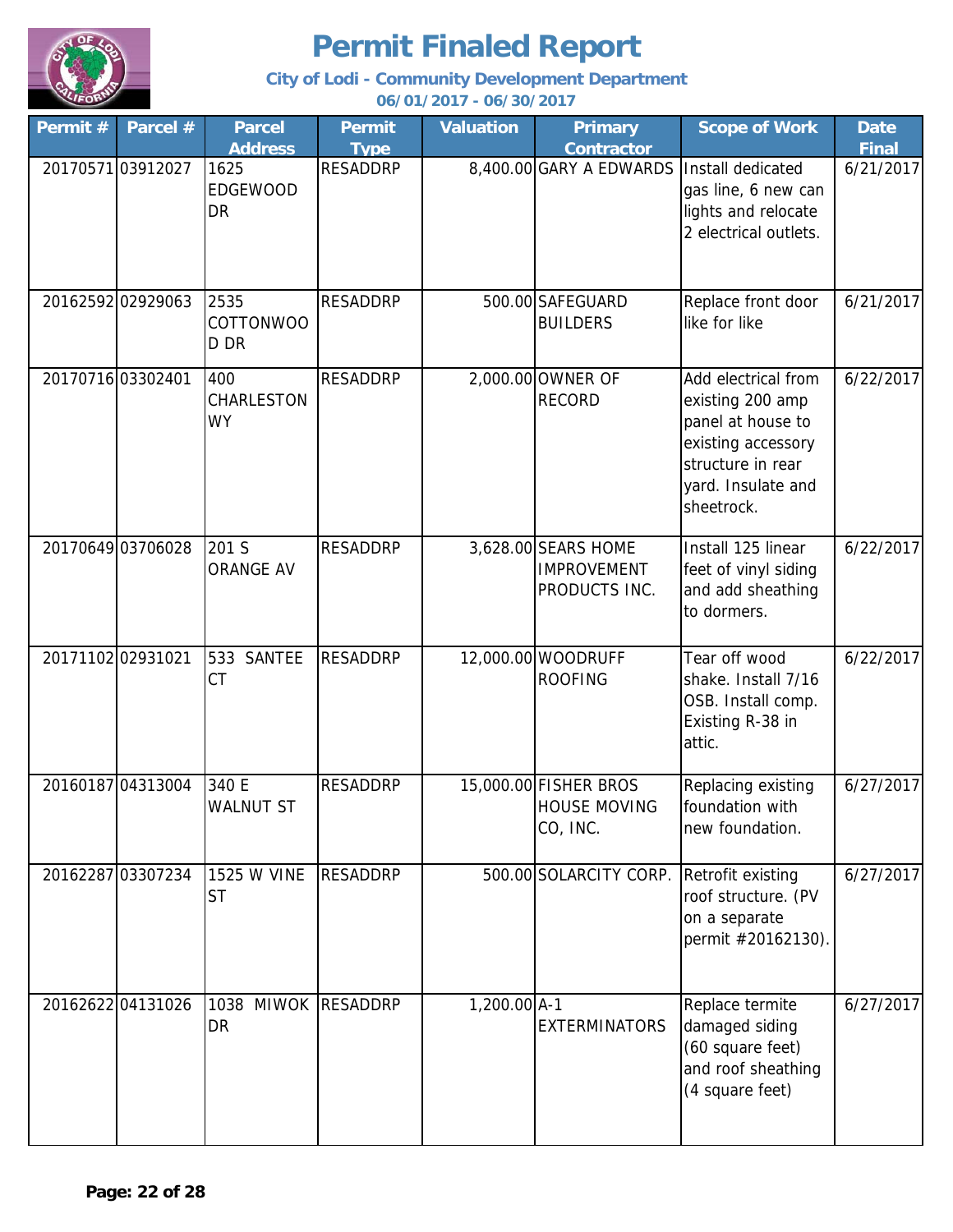

| Permit #          | Parcel #          | <b>Parcel</b>                            | <b>Permit</b>   | <b>Valuation</b> | <b>Primary</b>                                            | <b>Scope of Work</b>                                                                                                                                                                             | <b>Date</b>  |
|-------------------|-------------------|------------------------------------------|-----------------|------------------|-----------------------------------------------------------|--------------------------------------------------------------------------------------------------------------------------------------------------------------------------------------------------|--------------|
|                   |                   | <b>Address</b>                           | <b>Type</b>     |                  | <b>Contractor</b>                                         |                                                                                                                                                                                                  | <b>Final</b> |
|                   | 20162727 03523032 | 515 CROSS<br><b>ST</b>                   | <b>RESADDRP</b> |                  | 13,350.00 OWNER OF<br><b>RECORD</b>                       | Remove load<br>bearing wall<br>between kitchen<br>and living room,<br>Complete remodel<br>of kitchen and both<br>bathrooms.<br>Replace (10)<br>windows. Work<br>was started<br>without a permit. | 6/27/2017    |
|                   | 20170799 06018030 | 2427 S HAM<br>LN                         | <b>RESADDRP</b> |                  | 500.00 MANDAL<br><b>CONSTRUCTION</b><br>INC.              | Replace one door -<br>back door into<br>dwelling                                                                                                                                                 | 6/27/2017    |
|                   | 20170929 03512301 | 1924 N<br><b>SANTA YNEZ</b><br><b>DR</b> | <b>RESADDRP</b> |                  | 11,982.00 SMITH COATINGS                                  | "Duplex" Install<br>comp over existing<br>comp. Cool Roof.<br>Install ridge vent,<br>new gutters, and<br>downspouts.                                                                             | 6/27/2017    |
| 20171195 02908121 |                   | 2033<br>YOSEMITE DR                      | <b>RESADDRP</b> |                  | 1,500.00 BELL BROTHER'S<br><b>HEATING AND</b><br>AIR INC. | Install (10)<br>windows like for like                                                                                                                                                            | 6/27/2017    |
| 20170915 06204431 |                   | 1430 S<br>CHURCH ST                      | <b>RESADDRP</b> |                  | 5,000.00 OWNER OF<br><b>RECORD</b>                        | Replace 8 existing<br>windows - 7 like<br>for like and one<br>living room window<br>will be raised an<br>additional foot off<br>the floor                                                        | 6/28/2017    |
|                   | 2016248304127529  | 542<br>CALAVERAS<br><b>ST</b>            | <b>RESADDRP</b> |                  | 2,167.00 Truteam of<br>California Inc                     | Add R-19 in attic<br>and underfloor.                                                                                                                                                             | 6/29/2017    |
|                   | 20170917 03316005 | 601 ST<br><b>CLAIRE DR</b>               | <b>RESADDRP</b> |                  | 10,000.00 LOCKEFORD<br><b>ROOFING</b>                     | Tear off shake.<br>Install 7/16 OSB.<br>Install comp.<br>Install R-38                                                                                                                            | 6/30/2017    |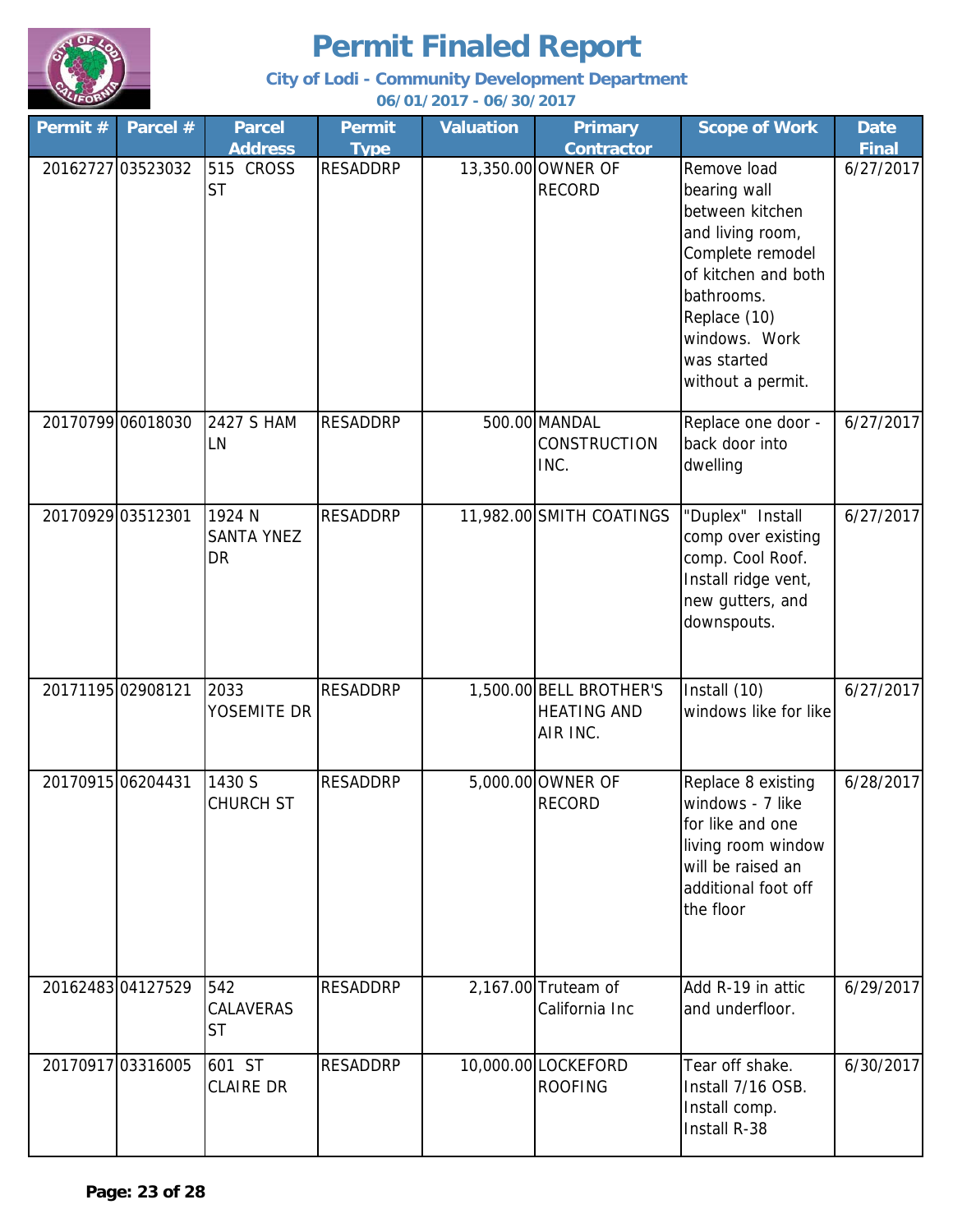

| Permit # | Parcel #          | <b>Parcel</b>                          | <b>Permit</b>   | <b>Valuation</b> | <b>Primary</b>                          | <b>Scope of Work</b>                                                                                                                  | <b>Date</b>  |
|----------|-------------------|----------------------------------------|-----------------|------------------|-----------------------------------------|---------------------------------------------------------------------------------------------------------------------------------------|--------------|
|          |                   | <b>Address</b>                         | <b>Type</b>     |                  | <b>Contractor</b>                       |                                                                                                                                       | <b>Final</b> |
|          | 20143007 03717007 | 915 W<br><b>WALNUT ST</b>              | <b>RESADDRP</b> |                  | 60,000.00 OWNER OF<br><b>RECORD</b>     | Addition of master<br>bath with<br>expansion of<br>master bedroom.<br>Add exterior<br>fireplace & outdoor<br>barbecue in<br>backyard. | 6/30/2017    |
|          | 20162091 02955025 | 2977<br><b>LOMBARD ST</b>              | <b>SFDDTACH</b> |                  | 266,144.00 FCB HOMES                    | New Single Family<br>Dwelling MP401C 3<br>bedrrom 3362 sq ft<br>Fire Sprinklers to<br>be on a separate<br>permit.                     | 6/1/2017     |
|          | 20162955 05867039 | 133<br><b>LEBARON BL</b>               | <b>SFDDTACH</b> |                  | 204,828.00 FCB HOMES                    | New Single Family<br>Dwelling 3<br>bedroom, 2369sq ft<br>MP3C                                                                         | 6/1/2017     |
|          | 20150176 02743027 | 2116 TIENDA<br><b>DRIVE</b>            | <b>SFDDTACH</b> |                  | 179,825.00 OWNER OF<br><b>RECORD</b>    | New single family<br>dwelling - 1969 sq.<br>ft                                                                                        | 6/2/2017     |
|          | 20143675 05857070 | 2530<br><b>LEGACY WY</b>               | <b>SFDDTACH</b> |                  | 272,603.00 PARAMONT<br><b>HOMES INC</b> | New SFD - 3148<br>total sq. ft.                                                                                                       | 6/2/2017     |
|          | 20152572 05858046 | 1453<br><b>CENTENNIAL</b><br><b>DR</b> | <b>SFDDTACH</b> |                  | 533,655.00 OWNER OF<br><b>RECORD</b>    | New Single Family<br>Dwelling 4<br>bedroom 5005 sq ft                                                                                 | 6/5/2017     |
|          | 20162956 05867037 | 145<br><b>LEBARON BL</b>               | <b>SFDDTACH</b> |                  | 186,220.00 FCB HOMES                    | New Single Family<br>Dwelling 3<br>bedroom, 2192 sq<br>ft, MP1C                                                                       | 6/6/2017     |
|          | 20162833 02955058 | 50 NOBEL AV                            | <b>SFDDTACH</b> |                  | 241,691.00 FCB HOMES                    | New Single Family<br>Dwelling 3<br>bedroom 2846 sq ft<br><b>MP300B</b>                                                                | 6/8/2017     |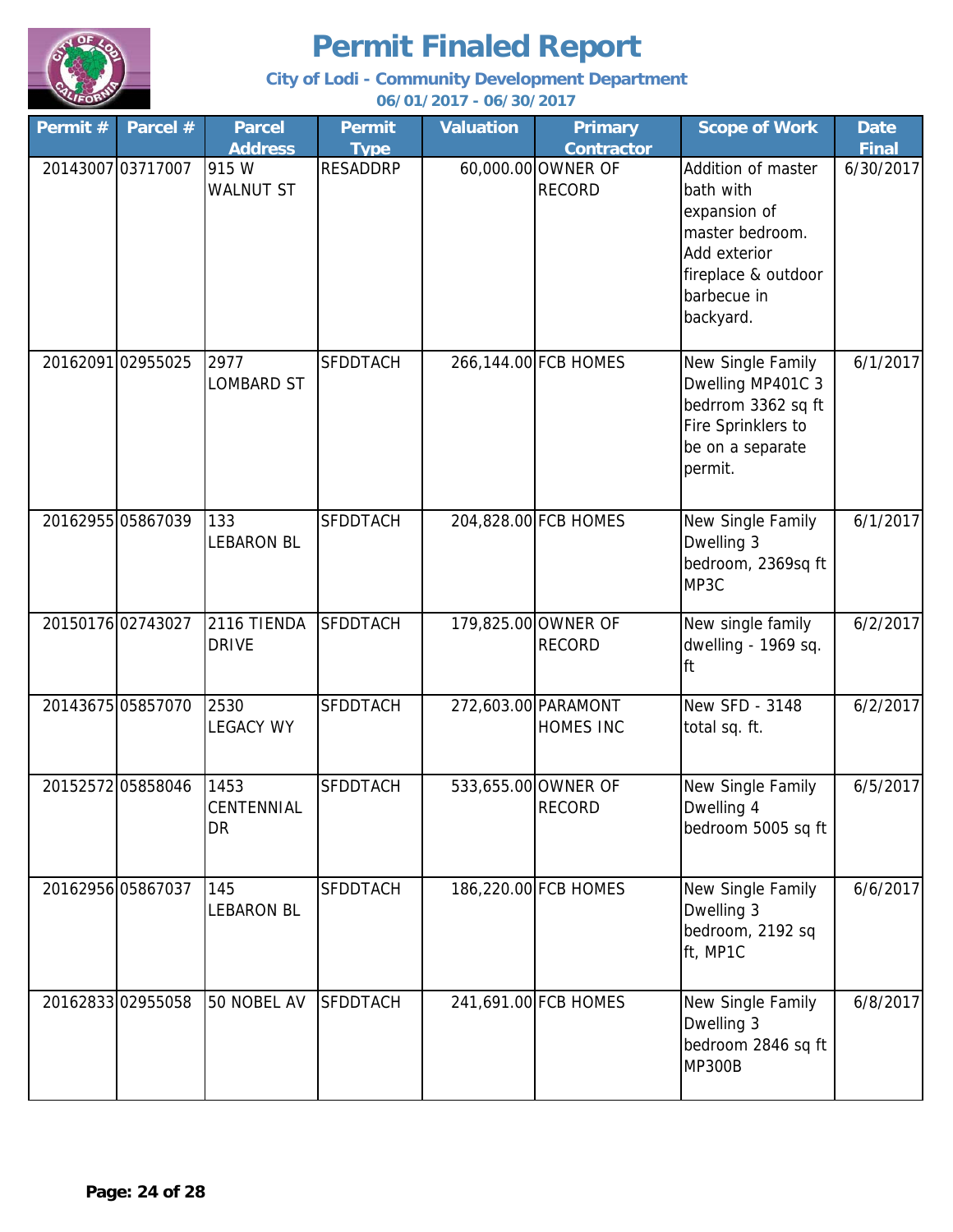

**City of Lodi - Community Development Department**

**06/01/2017 - 06/30/2017**

| Permit # | Parcel #          | <b>Parcel</b>             | Permit          | <b>Valuation</b> | <b>Primary</b>         | <b>Scope of Work</b>                                                                                                 | <b>Date</b>  |
|----------|-------------------|---------------------------|-----------------|------------------|------------------------|----------------------------------------------------------------------------------------------------------------------|--------------|
|          |                   | <b>Address</b>            | <b>Type</b>     |                  | <b>Contractor</b>      |                                                                                                                      | <b>Final</b> |
|          | 20162275 02956011 | 256<br><b>HEIRLOOM AV</b> | <b>SFDDTACH</b> |                  | 292,671.00 FCB HOMES   | New Single Family<br>Dwelling 3147 sq ft<br>4 bedroom MP102.<br>Fire Sprinklers to<br>be on a separate<br>permit.    | 6/8/2017     |
|          | 20163042 05867038 | 139<br><b>LEBARON BL</b>  | <b>SFDDTACH</b> |                  | 264,653.00 FCB HOMES   | New Single Family<br>Dwelling 4<br>bedroom 3023 sq ft<br>MP4C                                                        | 6/12/2017    |
|          | 20162272 02956010 | 248<br><b>HEIRLOOM AV</b> | <b>SFDDTACH</b> |                  | 303,431.00 FCB HOMES   | New Single Family<br>Dwelling 3451 sq ft<br>5 bedroom MP103A<br>Fire Sprinklers to<br>be on a separate<br>permit.    | 6/12/2017    |
|          | 20162427 02955057 | 53 SECRET CT SFDDTACH     |                 |                  | 266,144.00 FCB HOMES   | New Single Family<br>Dwelling 3<br>bedroom, 2995 sq<br>ft, MP302A. Fire<br>Sprinklers to be on<br>a separate permit. | 6/13/2017    |
|          | 20162476 02744010 | 2512<br>CHARDONNAY<br>LN  | <b>SFDDTACH</b> |                  | 282,209.00 GRUPE HOMES | New Single Family<br>Dwelling 4<br>bedroom MP3B<br>3385 sq ft. Fire<br>Sprinklers to be on<br>a separate permit.     | 6/13/2017    |
|          | 20162477 02744011 | 2506<br>CHARDONNAY<br>LN  | <b>SFDDTACH</b> |                  | 275,000.00 GRUPE HOMES | New Single Family<br>Dwelling MP2C 4<br>bedroom 2638 sq ft<br>Fire Sprinklers to<br>be on a separate<br>permit.      | 6/13/2017    |
|          | 2016226802956009  | 240<br><b>HEIRLOOM AV</b> | <b>SFDDTACH</b> |                  | 214,655.00 FCB HOMES   | New Single Family<br>Dwelling 2465 sq ft<br>3 bedroom<br>MP201XB Fire<br>Sprinklers on a<br>separate permit.         | 6/16/2017    |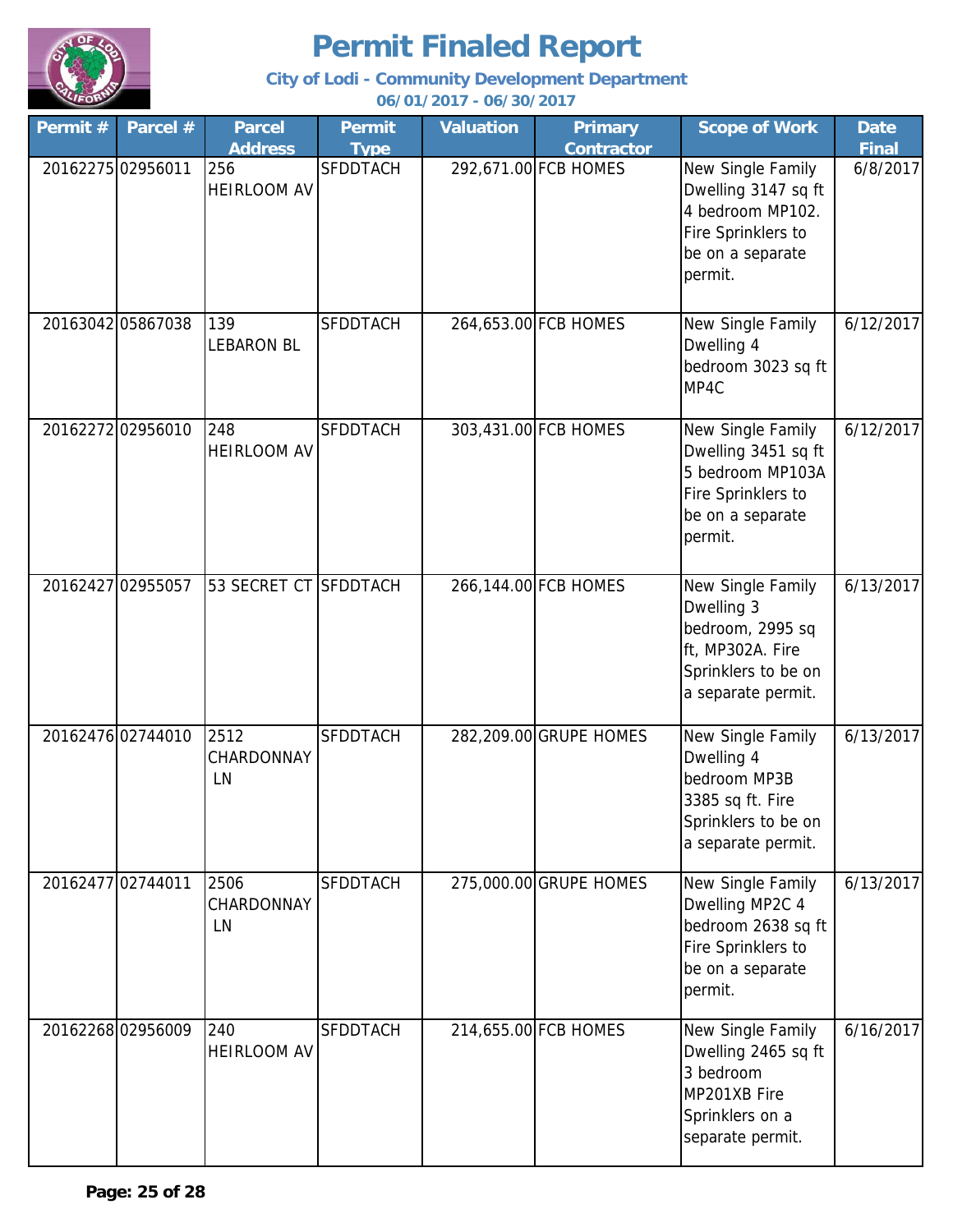

**City of Lodi - Community Development Department**

**06/01/2017 - 06/30/2017**

| Permit # | Parcel #          | <b>Parcel</b><br><b>Address</b>           | <b>Permit</b><br><b>Type</b> | <b>Valuation</b>   | <b>Primary</b><br><b>Contractor</b>        | <b>Scope of Work</b>                                                                                               | <b>Date</b><br><b>Final</b> |
|----------|-------------------|-------------------------------------------|------------------------------|--------------------|--------------------------------------------|--------------------------------------------------------------------------------------------------------------------|-----------------------------|
|          | 20162695 02954039 | 210<br><b>COTTAGE LN</b>                  | <b>SFDDTACH</b>              |                    | 289,220.00 FCB HOMES                       | New Single Family<br>Dwelling 4<br>bedroom 3330 sq ft<br><b>MP102B</b>                                             | 6/16/2017                   |
|          | 2016266802956063  | 3056<br>CELEBRATION<br><b>DR</b>          | <b>SFDDTACH</b>              |                    | 234,461.00 FCB HOMES                       | New Single Family<br>Dwelling bedroom<br>2695 sq ft MP203D<br>Fire Sprinklers on a<br>separate permit              | 6/21/2017                   |
|          | 20162690 02954033 | 2790<br><b>AMBROSIA ST</b>                | <b>SFDDTACH</b>              |                    | 284,462.00 FCB HOMES                       | New Single Family<br>Dwelling 4<br>bedroom 3203 sq ft<br><b>MP102C</b>                                             | 6/26/2017                   |
|          | 20162698 02955060 | 66 NOBLE AV SFDDTACH                      |                              |                    | 355,380.00 FCB HOMES                       | New Single Family<br>Dwelling 4<br>bedroom 4124 sq ft<br><b>MP304C</b>                                             | 6/27/2017                   |
|          | 20161728 05858065 | 1460<br>CENTENNIAL<br>DR                  | <b>SFDDTACH</b>              | 287,346.00 Masters | Construction<br>Company                    | New single family<br>dwelling, 4 bedroom                                                                           | 6/29/2017                   |
|          | 20161869 02956013 | 3008<br>RADIANCE ST                       | SFDDTACH                     |                    | 213,867.00 FCB HOMES                       | New Single Family<br>Dwelling 2465 sq ft<br>4 bedroom MP201<br>Fire sprinklers on a<br>separate permit.            | 6/29/2017                   |
|          | 20162664 02954036 | 2770<br>AMBROSIA ST                       | <b>SFDDTACH</b>              |                    | 226,746.00 FCB HOMES                       | New Single Family<br>Dwelling 3<br>bedroom 2615 sq<br>ft, MP202C Fire<br>Sprinklers to be on<br>a separate permit. | 6/30/2017                   |
|          | 2017071802742006  | 1361 S<br>LOWER<br>SACRAMENT<br><b>RD</b> | <b>SIGN</b>                  |                    | 6,000.00 COAST SIGN<br><b>INCORPORATED</b> | @Suite 605 "One<br>Main Financial"<br>install (2)<br>illuminated wall<br>signs.                                    | 6/6/2017                    |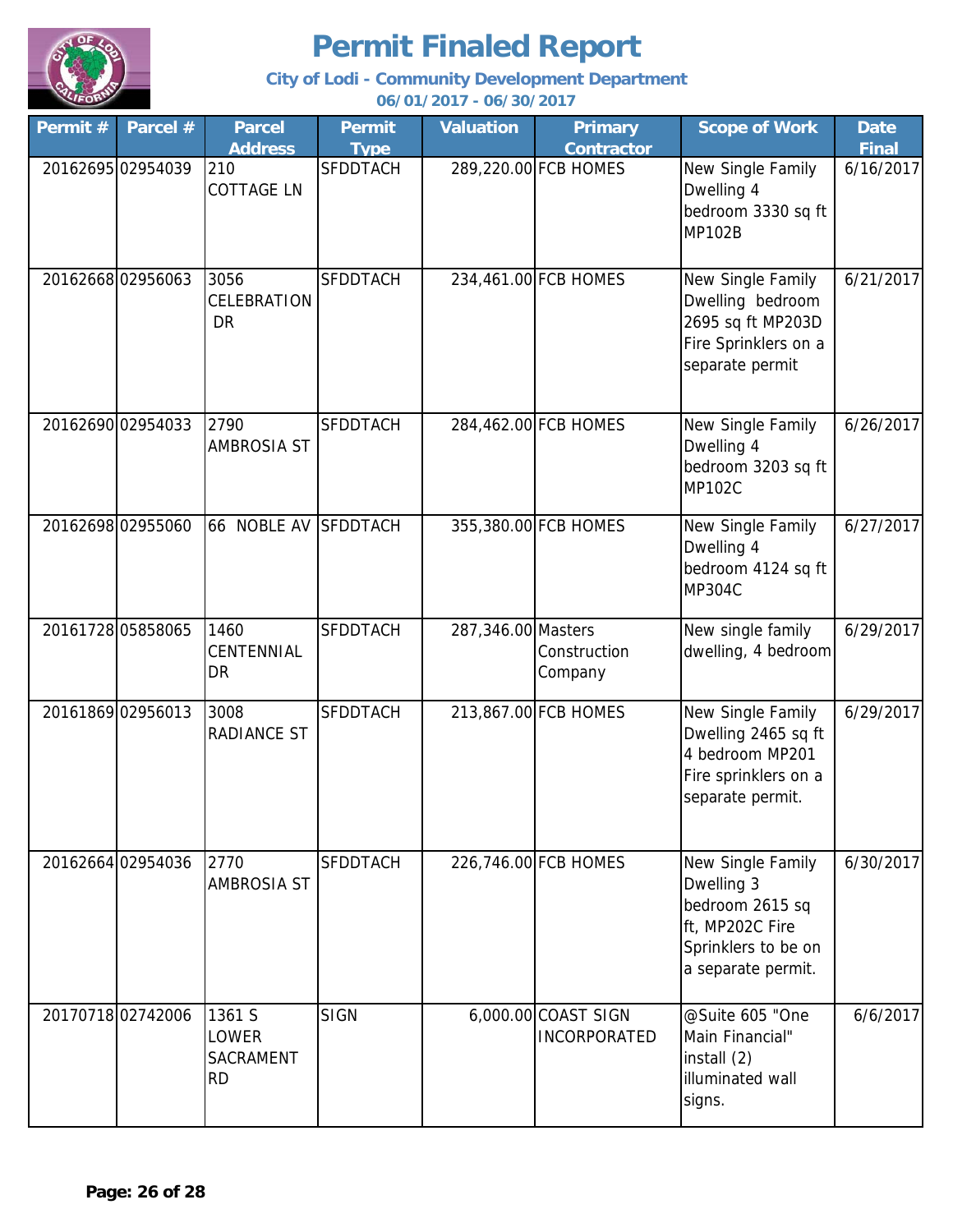

| Permit # | Parcel #          | <b>Parcel</b><br><b>Address</b>         | <b>Permit</b><br><b>Type</b> | <b>Valuation</b> | <b>Primary</b><br><b>Contractor</b>       | <b>Scope of Work</b>                                                                                                                                                                       | <b>Date</b><br><b>Final</b> |
|----------|-------------------|-----------------------------------------|------------------------------|------------------|-------------------------------------------|--------------------------------------------------------------------------------------------------------------------------------------------------------------------------------------------|-----------------------------|
|          | 20170253 03534009 | 1320 W<br><b>LOCKEFORD</b><br><b>ST</b> | <b>SIGN</b>                  |                  | 2,600.00 GARYS SIGNS<br><b>AND SCREEN</b> | "New Horizon<br>Insurance" Located<br>at Suite 231-<br>Install 18" LED<br>illum module and<br>pan channel letters<br>on building fascia.                                                   | 6/14/2017                   |
|          | 20152799 04931055 | 1139 E<br><b>KETTLEMAN</b><br>LN        | <b>SIGN</b>                  |                  | 10,000.00 SUPERIOR<br>ELECTRICAL ADV      | Reface Starbucks<br>monument sign,<br>replace speaker<br>post with menu<br>board, replace<br>directional signs<br>(like for like),<br>replace 5-panel<br>board with 3-panel<br>menu board. | 6/27/2017                   |
|          | 2017055104745003  | 710 S<br><b>CHEROKEE LN</b>             | <b>SIGN</b>                  |                  | 10,195.00 YESCO SIGNS, LLC                | Comm Bldg. "Days<br>Inn" Replace<br>existing pylon<br>cabinet and reduce<br>height to 4'OAH.<br>Replace existing<br>monument with<br>larger monument.                                      | 6/27/2017                   |
|          | 2017000804907050  | 880 S<br><b>BECKMAN RD</b>              | <b>SIGN</b>                  |                  | 25,000.00 MINA-TREE<br><b>SIGNS INC</b>   | Install $(2)$ new sets<br>of illuminated<br>letters, reface (1)<br>existing pylon sign -<br>"Liebherr "                                                                                    | 6/29/2017                   |